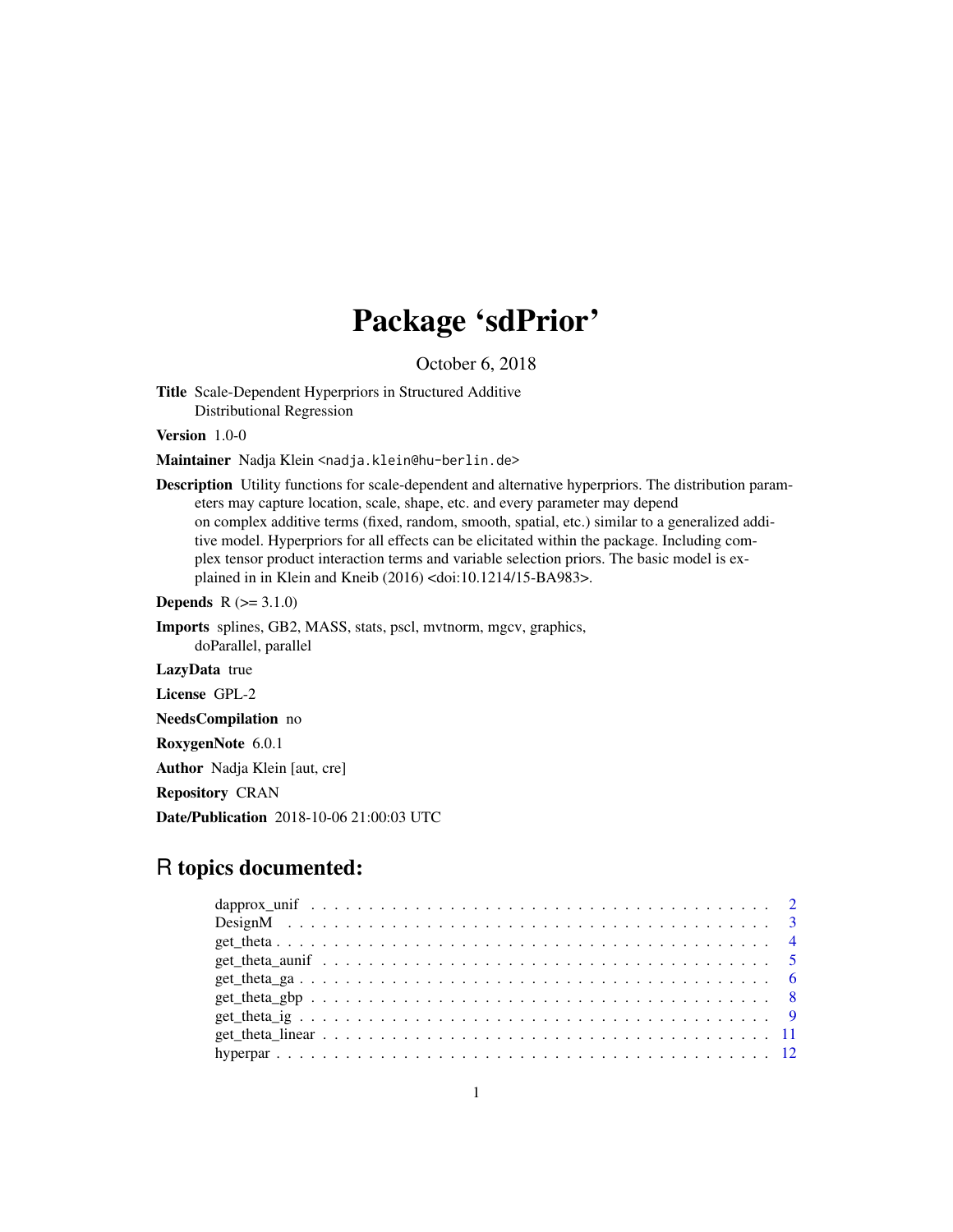# <span id="page-1-0"></span>2 dapprox\_unif

| Index | 26 |
|-------|----|
|       |    |
|       |    |
|       |    |
|       |    |
|       |    |
|       |    |
|       |    |
|       |    |
|       |    |
|       |    |
|       |    |
|       |    |

<span id="page-1-1"></span>

|  | dapprox_unif |  |  |
|--|--------------|--|--|
|  |              |  |  |
|  |              |  |  |

Compute Density Function of Approximated (Differentiably) Uniform *Distribution.*

# Description

Compute Density Function of Approximated (Differentiably) Uniform Distribution.

# Usage

dapprox\_unif(x, scale, tildec = 13.86294)

# Arguments

| X      | denotes the argument of the density function.                                                                                                                                                                           |
|--------|-------------------------------------------------------------------------------------------------------------------------------------------------------------------------------------------------------------------------|
| scale  | the scale parameter originally defining the upper bound of the uniform distribu-<br>tion.                                                                                                                               |
| tildec | denotes the ratio between scale parameter $\theta$ and s. The latter is responsible for<br>the closeness of the approximation to the uniform distribution. See also below<br>for further details and the default value. |

# Details

The density of the uniform distribution for  $\tau$  is approximated by

$$
p(\tau) = (1/(1 + exp(\tau \tilde{c}/\theta - \tilde{c}))) / (\theta(1 + log(1 + exp(-\tilde{c}))))
$$

. This results in

$$
p(\tau^2) = 0.5 * (\tau^2)^{-1/2} (1/(1 + exp((\tau^2)^{-1/2})\tilde{c}/\theta - \tilde{c})) / (\theta(1 + log(1 + exp(-\tilde{c}))))
$$

for  $tau^2$ .  $\tilde{c}$  is chosen such that  $P(\tau \le \theta) >= 0.95$ .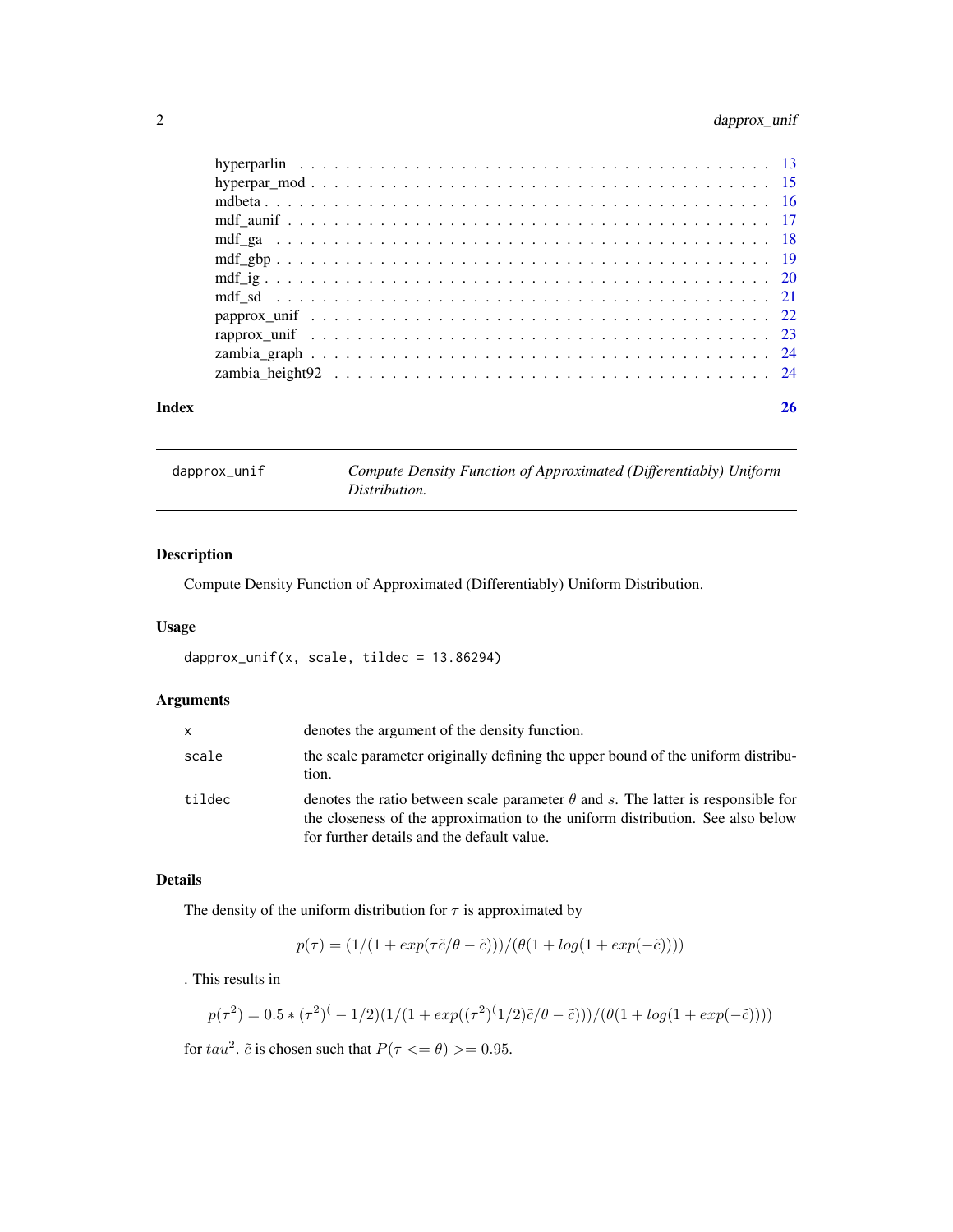#### <span id="page-2-0"></span> $Design M$  3

# Value

the density.

# Author(s)

Nadja Klein

# References

Nadja Klein and Thomas Kneib (2015). Scale-Dependent Priors for Variance Parameters in Structured Additive Distributional Regression. *Working Paper*.

# See Also

[rapprox\\_unif](#page-22-1),[papprox\\_unif](#page-21-1)

DesignM *Computing Designmatrix for Splines*

# Description

This function computes the design matrix for Bayesian P-splines as it would be done in BayesX. The implementation currently on works properly for default values (knots=20, degree=3).

#### Usage

DesignM(x, degree = 3,  $m = 20$ ,  $min_x = min(x)$ ,  $max_x = max(x)$ )

#### Arguments

| $\mathsf{x}$ | the covariate vector.                              |
|--------------|----------------------------------------------------|
| degree       | of the B-splines, default is 3.                    |
| m            | number of knots, default is 20.                    |
| $min_x$      | the left interval boundary, default is $min(x)$ .  |
| $max_x$      | the right interval boundary, defalut is $max(x)$ . |

# Value

a list with design matrix at distinct covariates, design matrix at all observations, index of sorted observations, the difference matrix, precision matrix and the knots used.

# Author(s)

Nadja Klein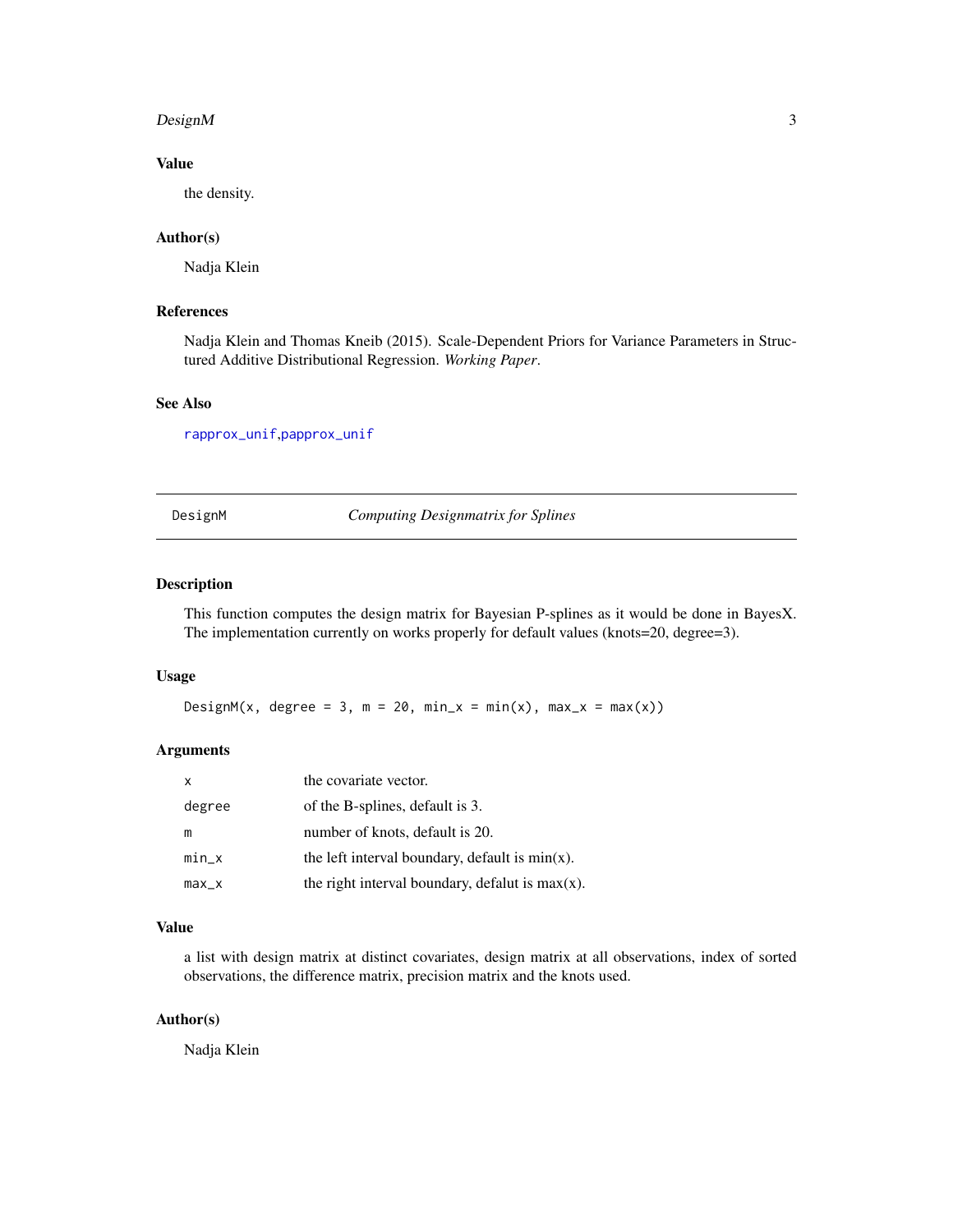### <span id="page-3-0"></span>References

Stefan Lang and Andy Brezger (2004). Bayesian P-Splines. *Journal of Computational and Graphical Statistics*, 13, 183–212.

Belitz, C., Brezger, A., Klein, N., Kneib, T., Lang, S., Umlauf, N. (2015): BayesX - Software for Bayesian inference in structured additive regression models. Version 3.0.1. Available from http://www.bayesx.org.

get\_theta *Find Scale Parameter for (Scale Dependent) Hyperprior*

# **Description**

This function implements a optimisation routine that computes the scale parameter  $\theta$  of the scale dependent hyperprior for a given design matrix and prior precision matrix such that approximately  $P(|f(x_k| \leq c, k = 1, \ldots, p) \geq 1 - \alpha)$ 

# Usage

```
get_{theta(alpha)} = 0.01, method = "integrate", Z, c = 3,
  eps = .Machine$double.eps, Kinv)
```
#### Arguments

| alpha  | denotes the 1- $\alpha$ level.                                                                                             |  |
|--------|----------------------------------------------------------------------------------------------------------------------------|--|
| method | either integrate or trapezoid with integrate as default. trapezoid is a<br>self-implemented version of the trapezoid rule. |  |
| Z      | the design matrix.                                                                                                         |  |
| C      | denotes the expected range of the function.                                                                                |  |
| eps    | denotes the error tolerance of the result, default is . Machine\$double.eps.                                               |  |
| Kinv   | the generalised inverse of K.                                                                                              |  |

# Value

an object of class list with values from [uniroot](#page-0-0).

#### Author(s)

Nadja Klein

#### References

Nadja Klein and Thomas Kneib (2015). Scale-Dependent Priors for Variance Parameters in Structured Additive Distributional Regression. *Working Paper*.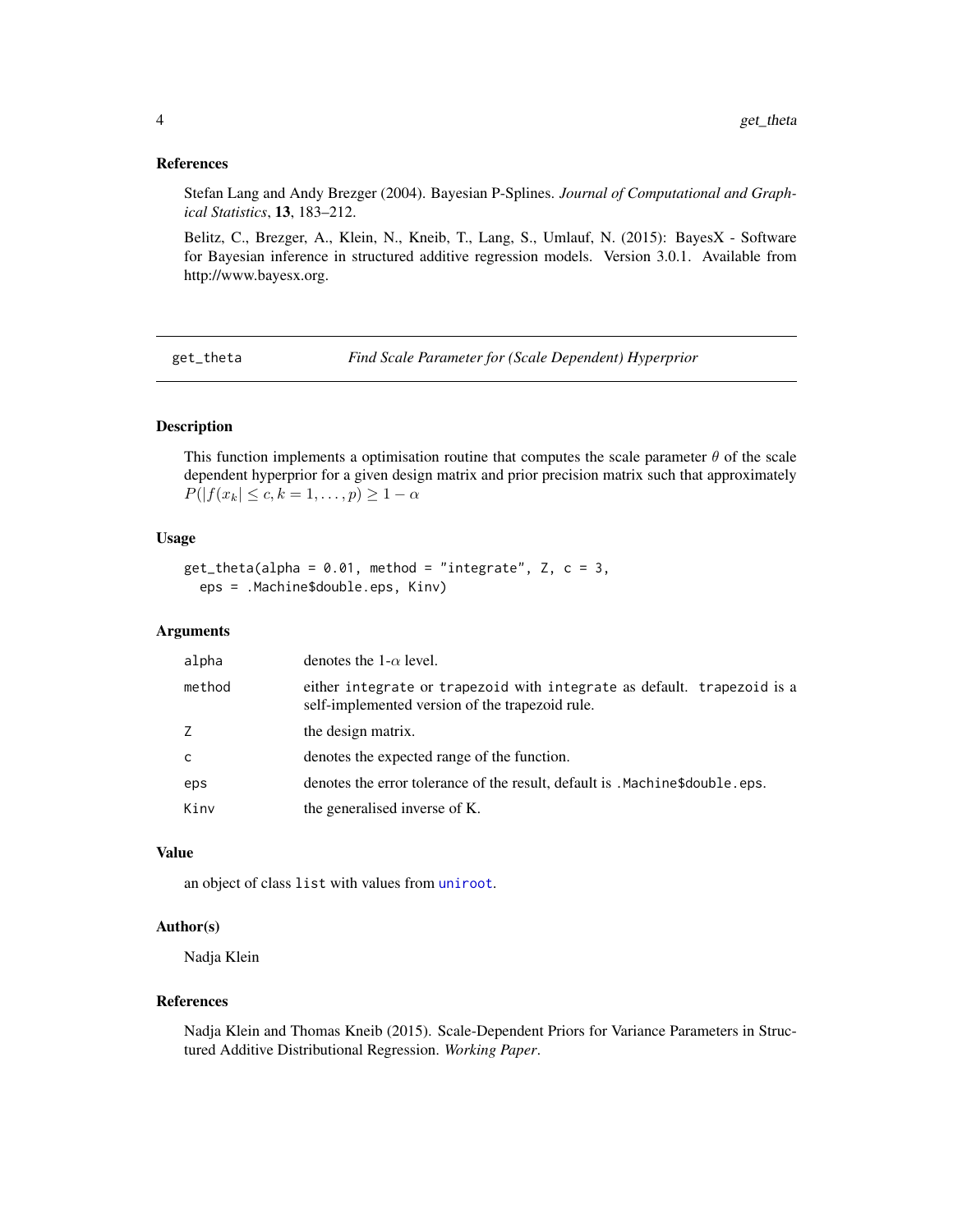# <span id="page-4-0"></span>get\_theta\_aunif 5

#### Examples

## Not run:

```
set.seed(91179)
library(BayesX)
library(MASS)
# prior precision matrix to zambia data set
K <- read.gra(system.file("examples/zambia.gra", package="sdPrior"))
# generalised inverse of K
Kinv \leftarrow ginv(K)# read data
dat <- read.table(system.file("examples/zambia_height92.raw", package="sdPrior"), header = TRUE)
# design matrix for spatial component
Z <- t(sapply(dat$district, FUN=function(x){1*(x==rownames(K))}))
# get scale parameter
theta \leq get_theta(alpha = 0.01, method = "integrate", Z = Z,
                            c = 3, eps = .Machine$double.eps, Kinv = Kinv)$root
## End(Not run)
```

| get_theta_aunif | Find Scale Parameter for Hyperprior for Variances Where the Stan-  |
|-----------------|--------------------------------------------------------------------|
|                 | dard Deviations have an Approximated (Differentiably) Uniform Dis- |
|                 | <i>tribution.</i>                                                  |

# Description

This function implements a optimisation routine that computes the scale parameter  $\theta$  of the prior  $\tau^2$  (corresponding to a differentiably approximated version of the uniform prior for  $\tau$ ) for a given design matrix and prior precision matrix such that approximately  $P(|f(x_k| \leq c, k = 1, ..., p) \geq$  $1 - \alpha$ 

# Usage

```
get_{theta\_aunif(alpha = 0.01, method = "integrate", Z, c = 3,eps = .Machine$double.eps, Kinv)
```

| alpha  | denotes the 1- $\alpha$ level.                                               |
|--------|------------------------------------------------------------------------------|
| method | with integrate as default. Currently no further method implemented.          |
| Ζ      | the design matrix.                                                           |
| C      | denotes the expected range of the function.                                  |
| eps    | denotes the error tolerance of the result, default is . Machine\$double.eps. |
| Kinv   | the generalised inverse of K.                                                |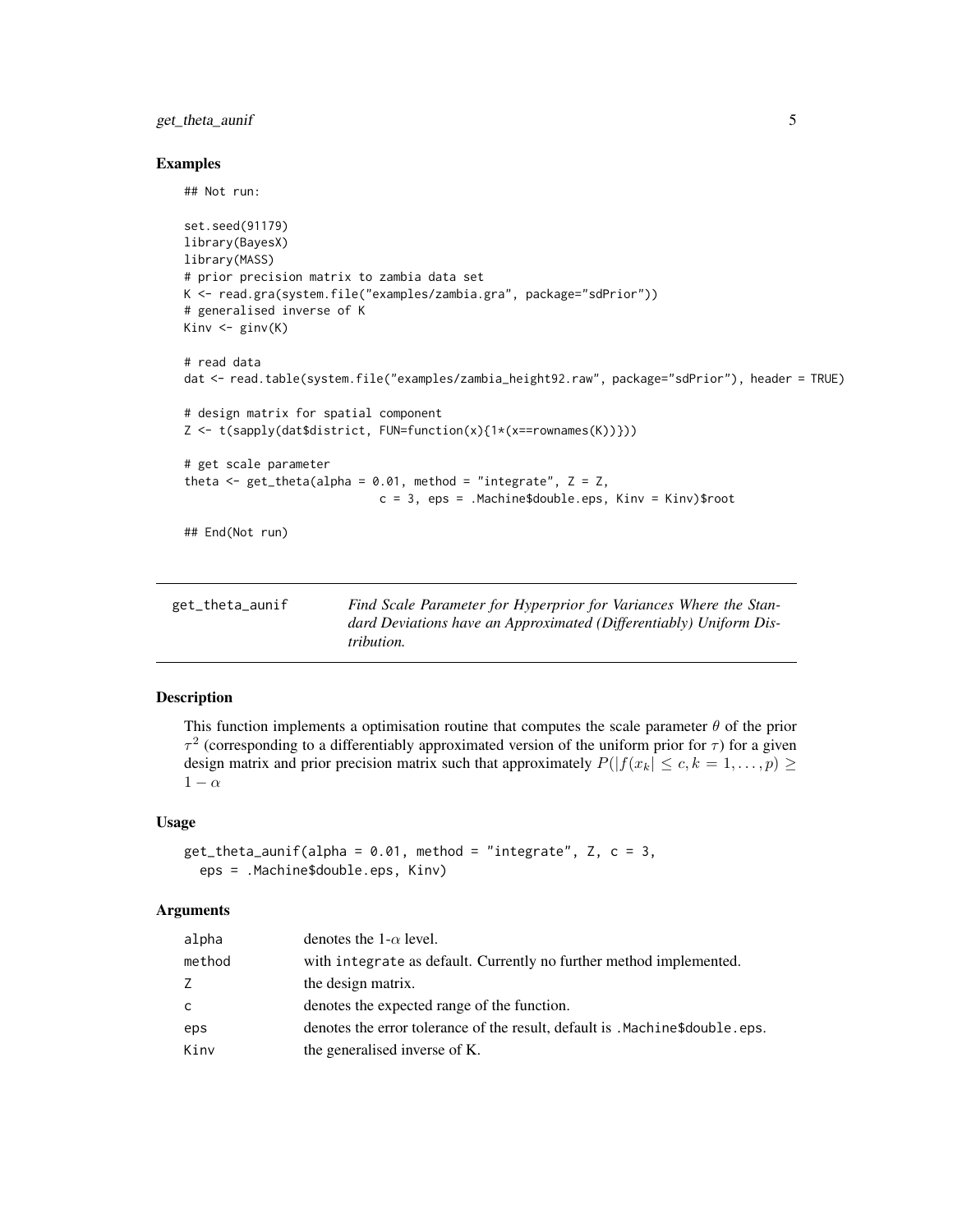# <span id="page-5-0"></span>Value

an object of class list with values from [uniroot](#page-0-0).

#### Author(s)

Nadja Klein

### References

Nadja Klein and Thomas Kneib (2015). Scale-Dependent Priors for Variance Parameters in Structured Additive Distributional Regression. *Working Paper*.

Andrew Gelman (2006). Prior Distributions for Variance Parameters in Hierarchical Models. *Bayesian Analysis*, 1(3), 515–533.

#### Examples

```
set.seed(123)
library(MASS)
# prior precision matrix (second order differences)
# of a spline of degree l=3 and with m=20 inner knots
# yielding dim(K)=m+l-1=22
K <- t(diff(diag(22), differences=2))%*%diff(diag(22), differences=2)
# generalised inverse of K
Kinv \leftarrow ginv(K)# covariate x
x \leftarrow runif(1)Z <- matrix(DesignM(x)$Z_B,nrow=1)
theta \leq get_theta_aunif(alpha = 0.01, method = "integrate", Z = Z,
                             c = 3, eps = .Machine$double.eps, Kinv = Kinv)$root
```
get\_theta\_ga *Find Scale Parameter for Gamma (Half-Normal) Hyperprior*

#### Description

This function implements a optimisation routine that computes the scale parameter  $\theta$  of the gamma prior for  $\tau^2$  (corresponding to a half-normal prior for  $\tau$ ) for a given design matrix and prior precision matrix such that approximately  $P(|f(x_k| \leq c, k = 1, \ldots, p) \geq 1 - \alpha$ 

#### Usage

```
get_{theta_{gal}(alpha = 0.01, method = "integrate", Z, c = 3,eps = .Machine$double.eps, Kinv)
```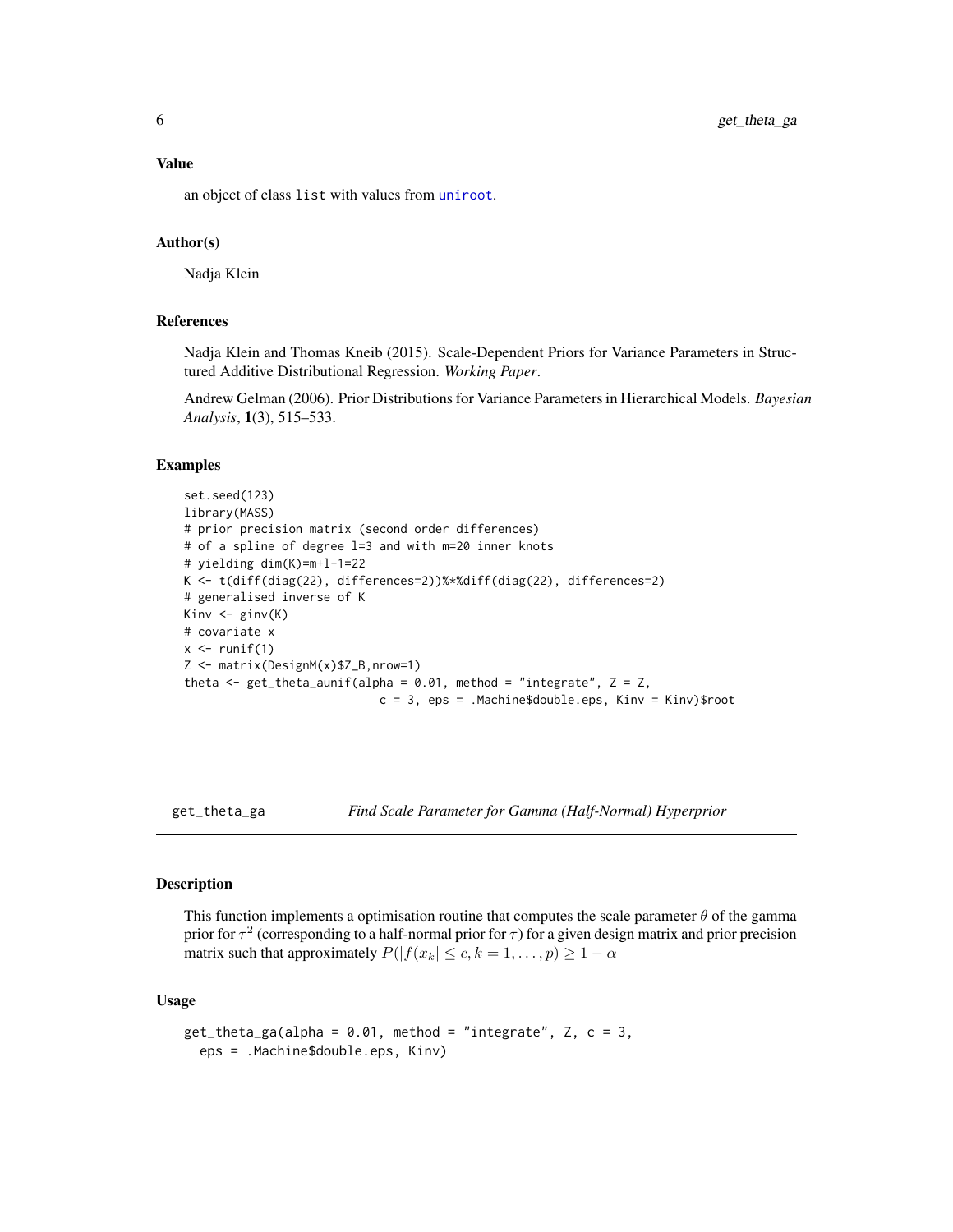# get\_theta\_ga 7

#### **Arguments**

| alpha  | denotes the $1-\alpha$ level.                                                |
|--------|------------------------------------------------------------------------------|
| method | with integrate as default. Currently no further method implemented.          |
| Z      | the design matrix.                                                           |
| c.     | denotes the expected range of the function.                                  |
| eps    | denotes the error tolerance of the result, default is . Machine\$double.eps. |
| Kinv   | the generalised inverse of K.                                                |

# Value

an object of class list with values from [uniroot](#page-0-0).

#### Author(s)

Nadja Klein

# References

Nadja Klein and Thomas Kneib (2015). Scale-Dependent Priors for Variance Parameters in Structured Additive Distributional Regression. *Working Paper*.

Andrew Gelman (2006). Prior Distributions for Variance Parameters in Hierarchical Models. *Bayesian Analysis*, 1(3), 515–533.

# Examples

```
set.seed(123)
require(MASS)
# prior precision matrix (second order differences)
# of a spline of degree l=3 and with m=20 inner knots
# yielding dim(K)=m+l-1=22
K <- t(diff(diag(22), differences=2))%*%diff(diag(22), differences=2)
# generalised inverse of K
Kinv <- ginv(K)
# covariate x
x \leftarrow runif(1)Z <- matrix(DesignM(x)$Z_B,nrow=1)
theta \leq get_theta_ga(alpha = 0.01, method = "integrate", Z = Z,
                            c = 3, eps = .Machine$double.eps, Kinv = Kinv)$root
## Not run:
set.seed(91179)
library(BayesX)
library(MASS)
# prior precision matrix to zambia data set
```

```
K <- read.gra(system.file("examples/zambia.gra", package="sdPrior"))
# generalised inverse of K
```

```
Kinv \leftarrow ginv(K)
```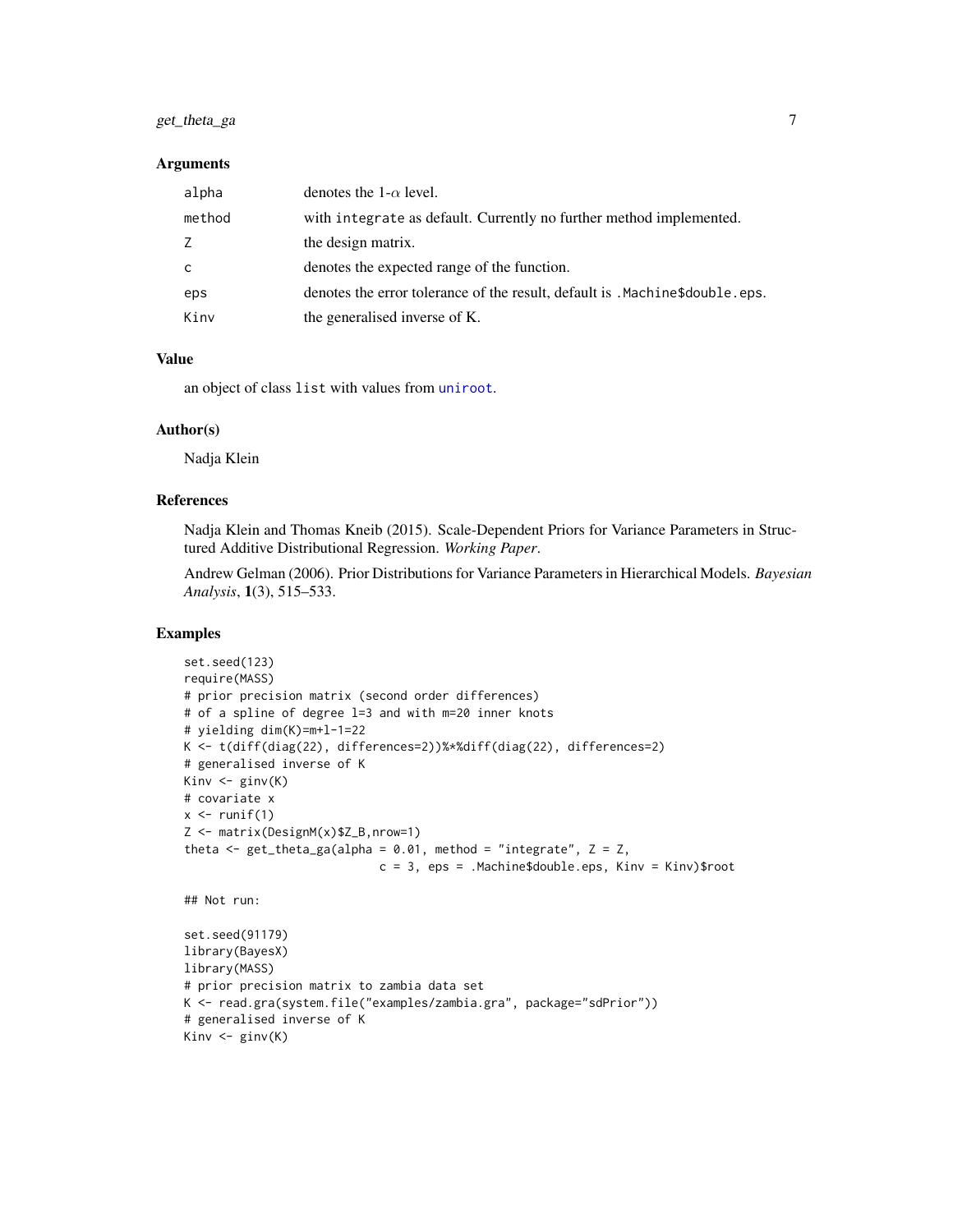```
# read data
dat <- read.table(system.file("examples/zambia_height92.raw", package="sdPrior"), header = TRUE)
# design matrix for spatial component
Z <- t(sapply(dat$district, FUN=function(x){1*(x==rownames(K))}))
# get scale parameter
theta \leq get_theta_ga(alpha = 0.01, method = "integrate", Z = Z,
                            c = 3, eps = .Machine$double.eps, Kinv = Kinv)$root
## End(Not run)
```
get\_theta\_gbp *Find Scale Parameter for Generalised Beta Prime (Half-Cauchy) Hyperprior*

# Description

This function implements a optimisation routine that computes the scale parameter  $\theta$  of the gamma prior for  $\tau^2$  (corresponding to a half cauchy for  $\tau$ ) for a given design matrix and prior precision matrix such that approximately  $P(|f(x_k| \leq c, k = 1, \ldots, p) \geq 1 - \alpha)$ 

# Usage

 $get_{theta_{g}pp(alpha = 0.01, method = "integrate", Z, c = 3,$ eps = .Machine\$double.eps, Kinv)

# Arguments

| alpha  | denotes the 1- $\alpha$ level.                                               |
|--------|------------------------------------------------------------------------------|
| method | with integrate as default. Currently no further method implemented.          |
| Z      | the design matrix.                                                           |
| C      | denotes the expected range of the function.                                  |
| eps    | denotes the error tolerance of the result, default is . Machine\$double.eps. |
| Kinv   | the generalised inverse of K.                                                |

#### Value

an object of class list with values from [uniroot](#page-0-0).

# Author(s)

Nadja Klein

<span id="page-7-0"></span>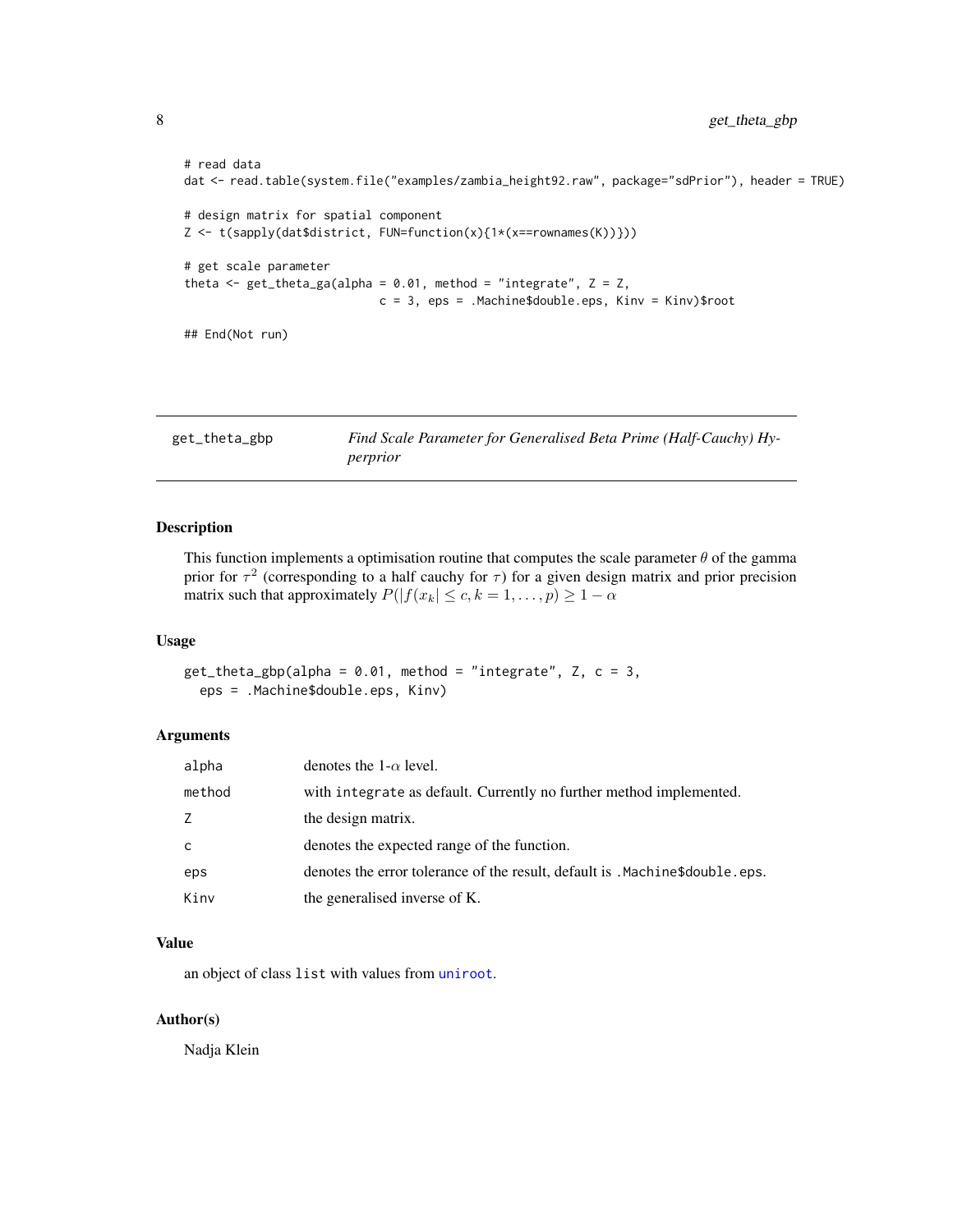<span id="page-8-0"></span>get\_theta\_ig 9

#### References

Nadja Klein and Thomas Kneib (2015). Scale-Dependent Priors for Variance Parameters in Structured Additive Distributional Regression. *Working Paper*.

Andrew Gelman (2006). Prior Distributions for Variance Parameters in Hierarchical Models. *Bayesian Analysis*, 1(3), 515–533.

# Examples

```
set.seed(123)
require(MASS)
# prior precision matrix (second order differences)
# of a spline of degree l=3 and with m=20 inner knots
# yielding dim(K)=m+l-1=22
K <- t(diff(diag(22), differences=2))%*%diff(diag(22), differences=2)
# generalised inverse of K
Kinv \leftarrow ginv(K)# covariate x
x \leftarrow runif(1)Z <- matrix(DesignM(x)$Z_B,nrow=1)
theta \leq get_theta_gbp(alpha = 0.01, method = "integrate", Z = Z,
                            c = 3, eps = .Machine$double.eps, Kinv = Kinv)$root
## Not run:
set.seed(91179)
library(BayesX)
library(MASS)
# prior precision matrix to zambia data set
K <- read.gra(system.file("examples/zambia.gra", package="sdPrior"))
# generalised inverse of K
Kinv \leftarrow ginv(K)# read data
dat <- read.table(system.file("examples/zambia_height92.raw", package="sdPrior"), header = TRUE)
# design matrix for spatial component
Z <- t(sapply(dat$district, FUN=function(x){1*(x==rownames(K))}))
# get scale parameter
theta \leq get_theta_gbp(alpha = 0.01, method = "integrate", Z = Z,
                             c = 3, eps = .Machine$double.eps, Kinv = Kinv)$root
## End(Not run)
```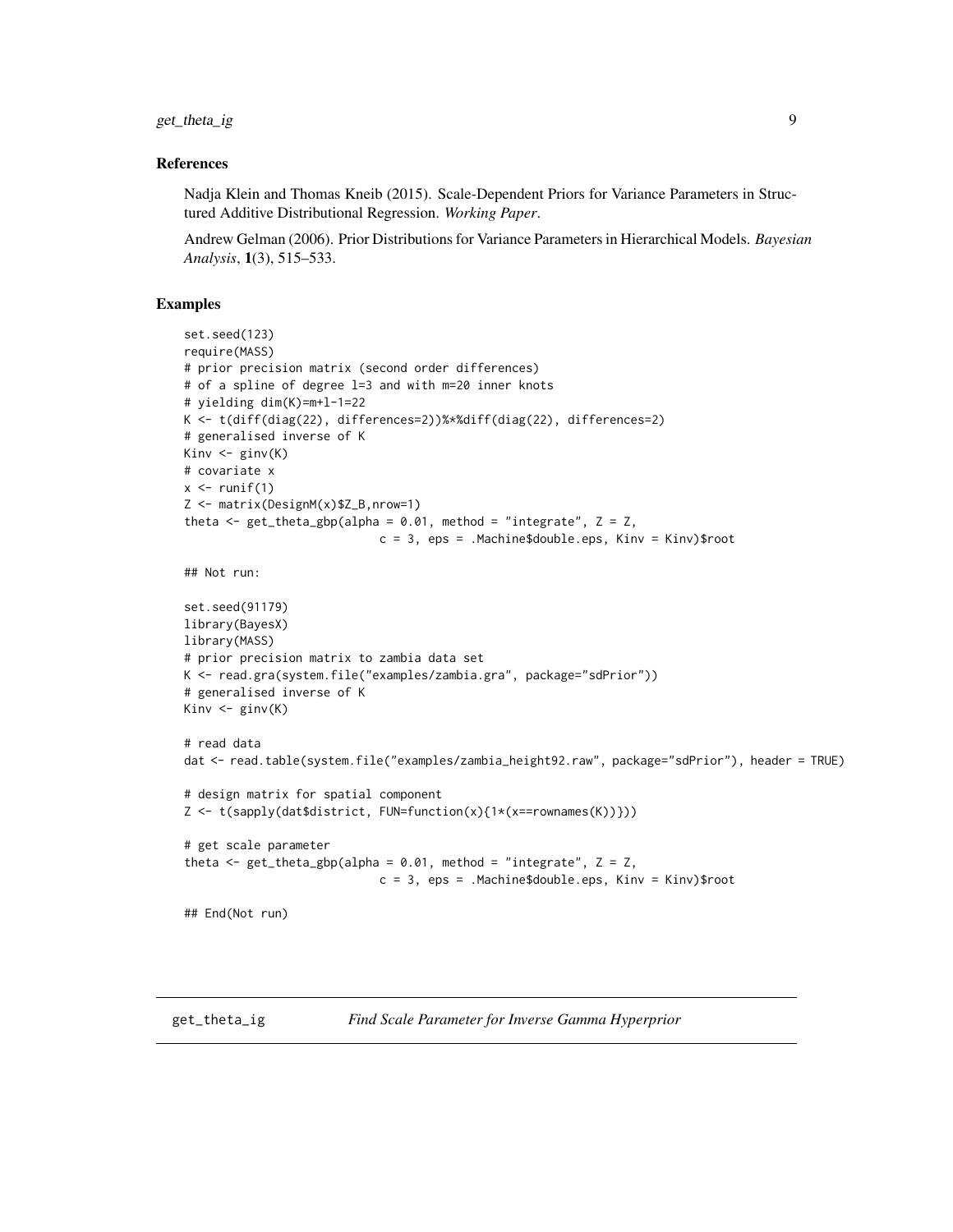#### <span id="page-9-0"></span>Description

This function implements a optimisation routine that computes the scale parameter b of the inverse gamma prior for  $\tau^2$  when  $a = b = \epsilon$  with  $\epsilon$  small for a given design matrix and prior precision matrix such that approximately  $P(|f(x_k| \leq c, k = 1, \ldots, p) \geq 1 - \alpha$  When a unequal to a the shape parameter a has to be specified.

#### Usage

```
get\_theta\_ig(alpha = 0.01, method = "integrate", Z, c = 3,eps = .Machine$double.eps, Kinv, equals = FALSE, a = 1,
  type = "marginalt")
```
# Arguments

| alpha  | denotes the 1- $\alpha$ level.                                                                                                                                                                  |
|--------|-------------------------------------------------------------------------------------------------------------------------------------------------------------------------------------------------|
| method | with integrate as default. Currently no further method implemented.                                                                                                                             |
| Z      | the design matrix.                                                                                                                                                                              |
| C      | denotes the expected range of the function.                                                                                                                                                     |
| eps    | denotes the error tolerance of the result, default is . Machine\$double.eps.                                                                                                                    |
| Kinv   | the generalised inverse of K.                                                                                                                                                                   |
| equals | saying whether a=b. The default is FALSE due to the fact that a is a shape<br>parameter.                                                                                                        |
| a      | is the shape parameter of the inverse gamma distribution, default is 1.                                                                                                                         |
| type   | is either numerical integration (integrate) of to obtain the marginal distribution<br>of $z'_n\beta$ or the theoretical marginal t-distribution (marginalt). marginalt is the<br>default value. |

# Details

Currently, the implementation only works properly for the cases a unequal b.

#### Value

an object of class list with values from [uniroot](#page-0-0).

#### Author(s)

Nadja Klein

# References

Nadja Klein and Thomas Kneib (2015). Scale-Dependent Priors for Variance Parameters in Structured Additive Distributional Regression. *Working Paper*.

Stefan Lang and Andreas Brezger (2004). Bayesian P-Splines. *Journal of Computational and Graphical Statistics*, 13, 183-212.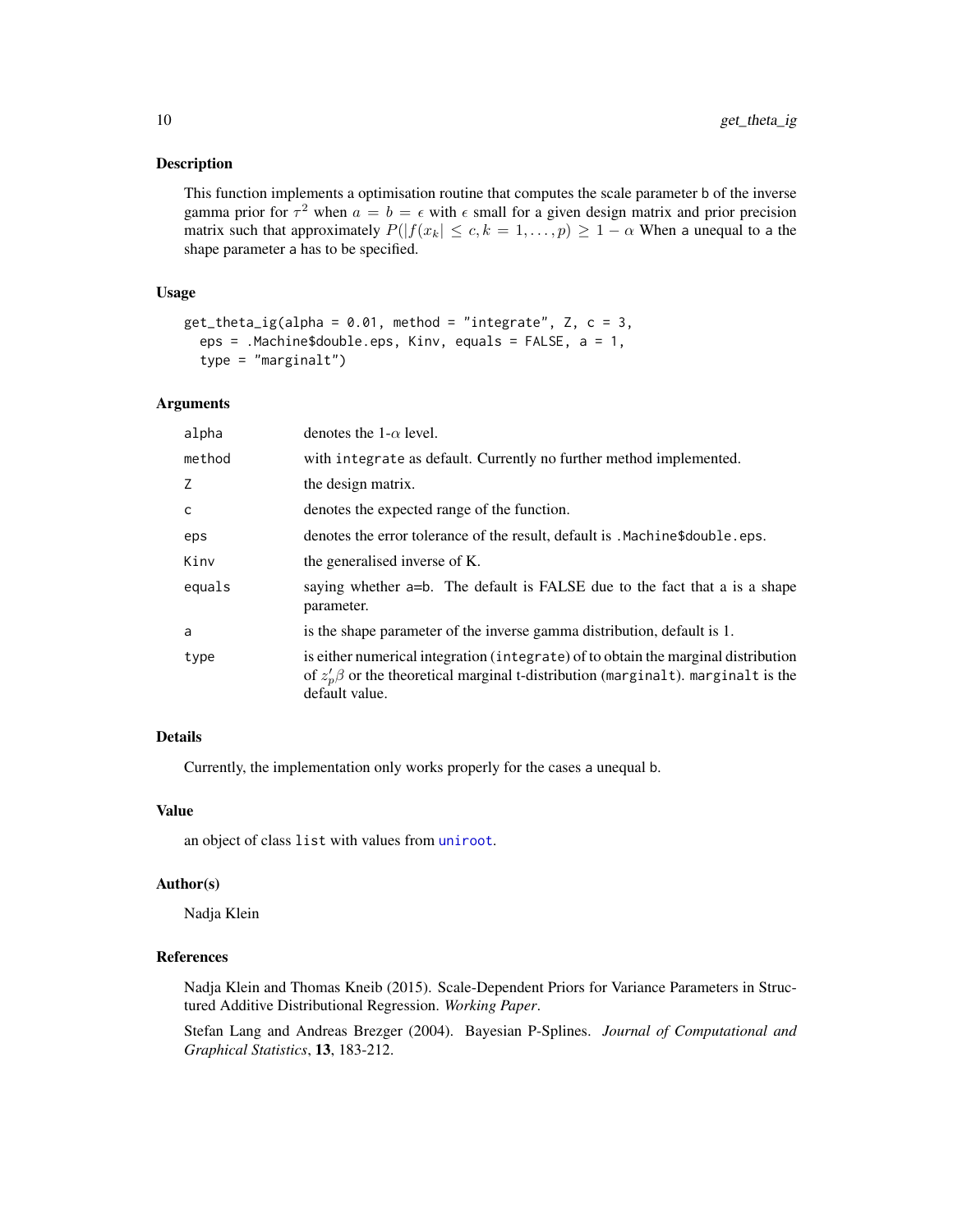# <span id="page-10-0"></span>get\_theta\_linear 11

### Examples

```
set.seed(123)
library(MASS)
# prior precision matrix (second order differences)
# of a spline of degree l=3 and with m=20 inner knots
# yielding dim(K)=m+l-1=22
K <- t(diff(diag(22), differences=2))%*%diff(diag(22), differences=2)
# generalised inverse of K
Kinv \leftarrow ginv(K)# covariate x
x \leftarrow runif(1)Z <- matrix(DesignM(x)$Z_B,nrow=1)
theta \leq get_theta_ig(alpha = 0.01, method = "integrate", Z = Z,
                      c = 3, eps = .Machine$double.eps, Kinv = Kinv,
 equals = FALSE, a = 1, type="marginalt")$root
```
get\_theta\_linear *Find Scale Parameter for Inverse Gamma Hyperprior of Linear Effects with Spike and Slab Prior*

# Description

This function implements a optimisation routine that computes the scale parameter  $v_2$  and selection parameter r of the inverse gamma prior IG( $v_1, v_2$ ) for  $\tau^2$  when  $\tau^2 \sim N(0, r(\delta)\tau^2)$  and given shape paramter such that approximately  $P(\beta \le c_2|spike) \ge 1 - \alpha_2$  and  $P(\beta \ge c_1|slab) \ge 1 - \alpha_1$ .  $\alpha_1$  and  $\alpha_2$  should not be smaller than 0.1 due to numerical sensitivity and possible instability. Better change  $c_1$ ,  $c_2$ .

#### Usage

```
get_theta_linear(alpha1 = 0.1, alpha2 = 0.1, c1 = 0.1, c2 = 0.1,
  eps = .Machine$double.eps, v1 = 5)
```
# Arguments

| alpha1         | denotes the 1- $\alpha_1$ level for $v_2$ .                                  |
|----------------|------------------------------------------------------------------------------|
| alpha2         | denotes the 1- $\alpha_2$ level for r.                                       |
| c <sub>1</sub> | denotes the expected range of the linear effect in the slab part.            |
| c2             | denotes the expected range of the linear effect in the spike part.           |
| eps            | denotes the error tolerance of the result, default is . Machine\$double.eps. |
| v <sub>1</sub> | is the shape parameter of the inverse gamma distribution, default is 5.      |

# Value

an object of class list with values from [uniroot](#page-0-0).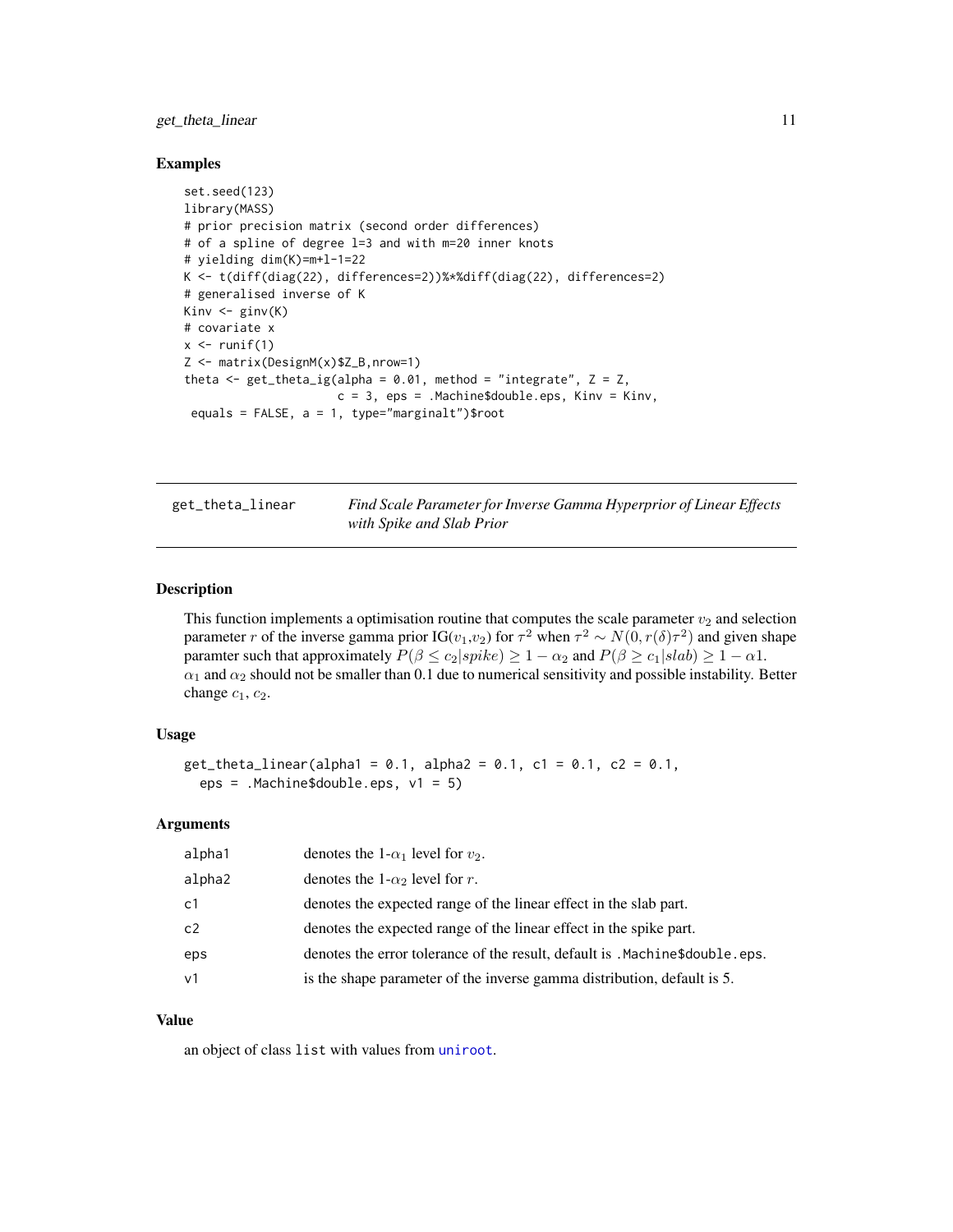# <span id="page-11-0"></span>Warning

 $\alpha_1$  and  $\alpha_2$  should not be smaller than 0.1 due to numerical sensitivity and possible instability. Better change  $c_1$ ,  $c_2$ .

# Author(s)

Nadja Klein

# References

Nadja Klein, Thomas Kneib, Stefan Lang and Helga Wagner (2016). Automatic Effect Selection in Distributional Regression via Spike and Slab Priors. *Working Paper*.

# Examples

```
set.seed(123)
result <- get_theta_linear()
r <- result$r
v2 <- result$v2
```
get\_theta\_linear(alpha1=0.1,alpha2=0.1,c1=0.5,c2=0.1,v1=5)

hyperpar *Find Scale Parameters for Inverse Gamma Hyperprior of Nonlinear Effects with Spike and Slab Prior (Simulation-based)*

#### Description

This function implements a optimisation routine that computes the scale parameter  $b$  and selection parameter r. . Here, we assume an inverse gamma prior IG(*a*,*b*) for  $\psi^2$  and  $\tau^2 \sim N(0, r(\delta)\psi^2)$ and given shape paramter a, such that approximately  $P(f(x) \le c | spike, \forall x \in D) \ge 1 - \alpha 1$  and  $P(\exists x \in Ds.t. f(x) \ge c | slab) \ge 1 - \alpha 2.$ 

#### Usage

```
hyperpar(Z, Kinv, a = 5, c = 0.1, alpha1 = 0.1, alpha2 = 0.1,
 R = 10000, myseed = 123)
```

| Z      | the row of the design matrix (or the complete matrix of several observations)<br>evaluated at. |
|--------|------------------------------------------------------------------------------------------------|
| Kinv   | the generalised inverse of $K$ .                                                               |
| a      | is the shape parameter of the inverse gamma distribution, default is 5.                        |
| C      | denotes the expected range of eqnf.                                                            |
| alpha1 | denotes the 1- $\alpha$ 1 level for b.                                                         |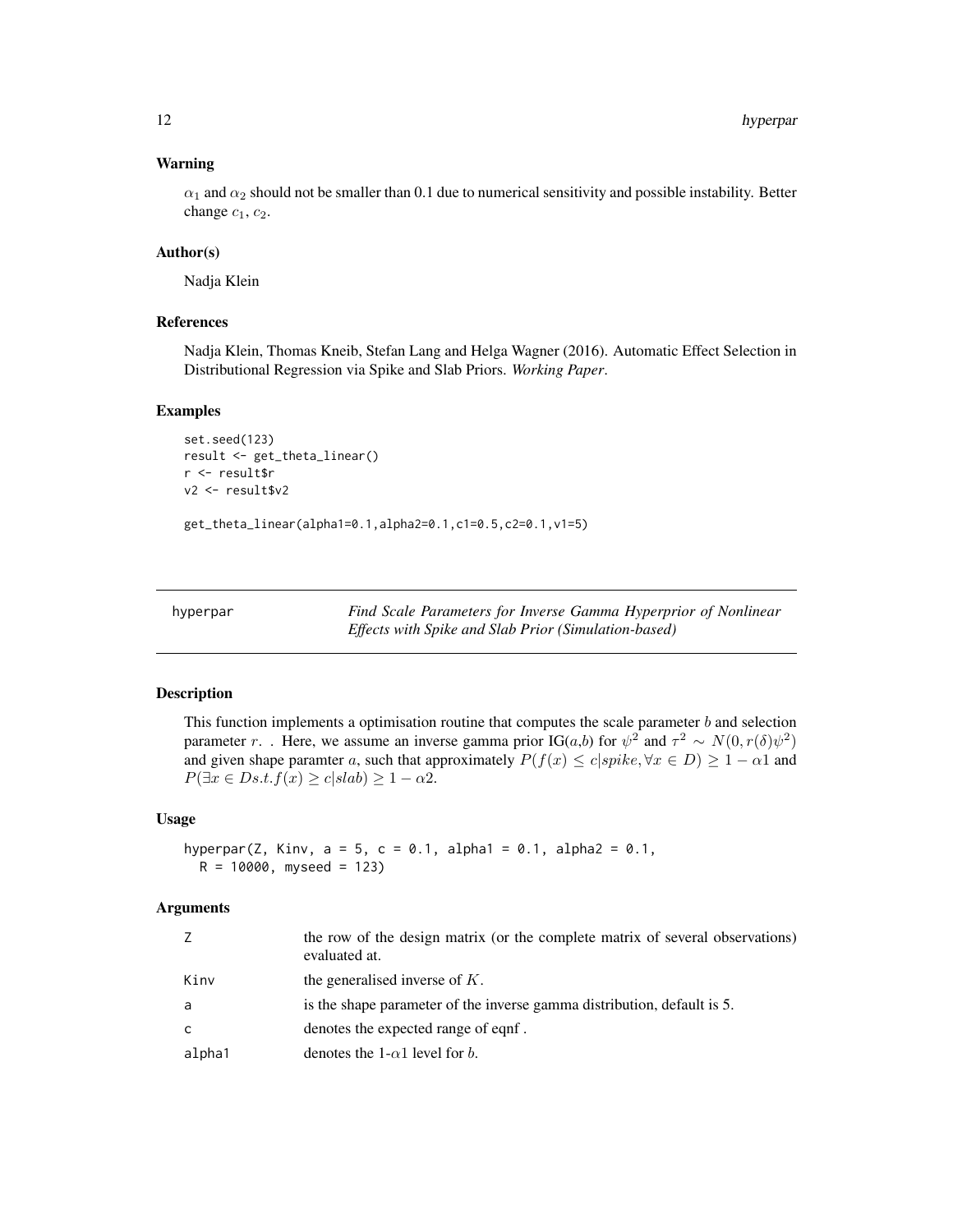# <span id="page-12-0"></span>hyperparlin 13

| alpha2 | denotes the 1- $\alpha$ 2 level for r.                     |
|--------|------------------------------------------------------------|
| R      | denotes the number of replicates drawn during simulation.  |
| myseed | denotes the required seed for the simulation based method. |

# Value

an object of class list with root values  $r$ ,  $b$  from [uniroot](#page-0-0).

# Author(s)

Nadja Klein

#### References

Nadja Klein, Thomas Kneib, Stefan Lang and Helga Wagner (2016). Spike and Slab Priors for Effect Selection in Distributional Regression. *Working Paper*.

# Examples

```
set.seed(123)
library(MASS)
# prior precision matrix (second order differences)
# of a spline of degree l=3 and with m=22 inner knots
# yielding dim(K)=m+l-1=22
K <- t(diff(diag(22), differences=2))%*%diff(diag(22), differences=2)
# generalised inverse of K (same as if we used mixed model representation!)
Kinv <- ginv(K)
# covariate x
x \leftarrow runif(1)Z <- matrix(DesignM(x)$Z_B,nrow=1)
fgrid <- seq(-3,3,length=1000)
mdf <- hyperpar(Z,Kinv,a=5,c=0.1,alpha1=0.05,alpha2=0.05,R=10000,myseed=123)
```

|  | hyperparlin |
|--|-------------|

hyperparlin *Find Scale Parameter for Inverse Gamma Hyperprior of Linear Effects with Spike and Slab Prior*

#### Description

This function implements a optimisation routine that computes the scale parameter  $b$  and selection parameter r. Here, we assume an inverse gamma prior IG(*a*,*b*) for  $\tau^2$  and  $\beta | \delta, \tau^2 \sim N(0, r(\delta) \tau^2)$ . For given shape paramter a the user gets b, r such that approximately  $P(\beta \leq c2|spike) \geq 1 - \alpha 2$ and  $P(\beta \ge c1|slab) \ge 1 - \alpha 1$  hold.

Note that if you observe numerical instabilities try not to specify  $\alpha$ 1 and  $\alpha$ 2 smaller than 0.1.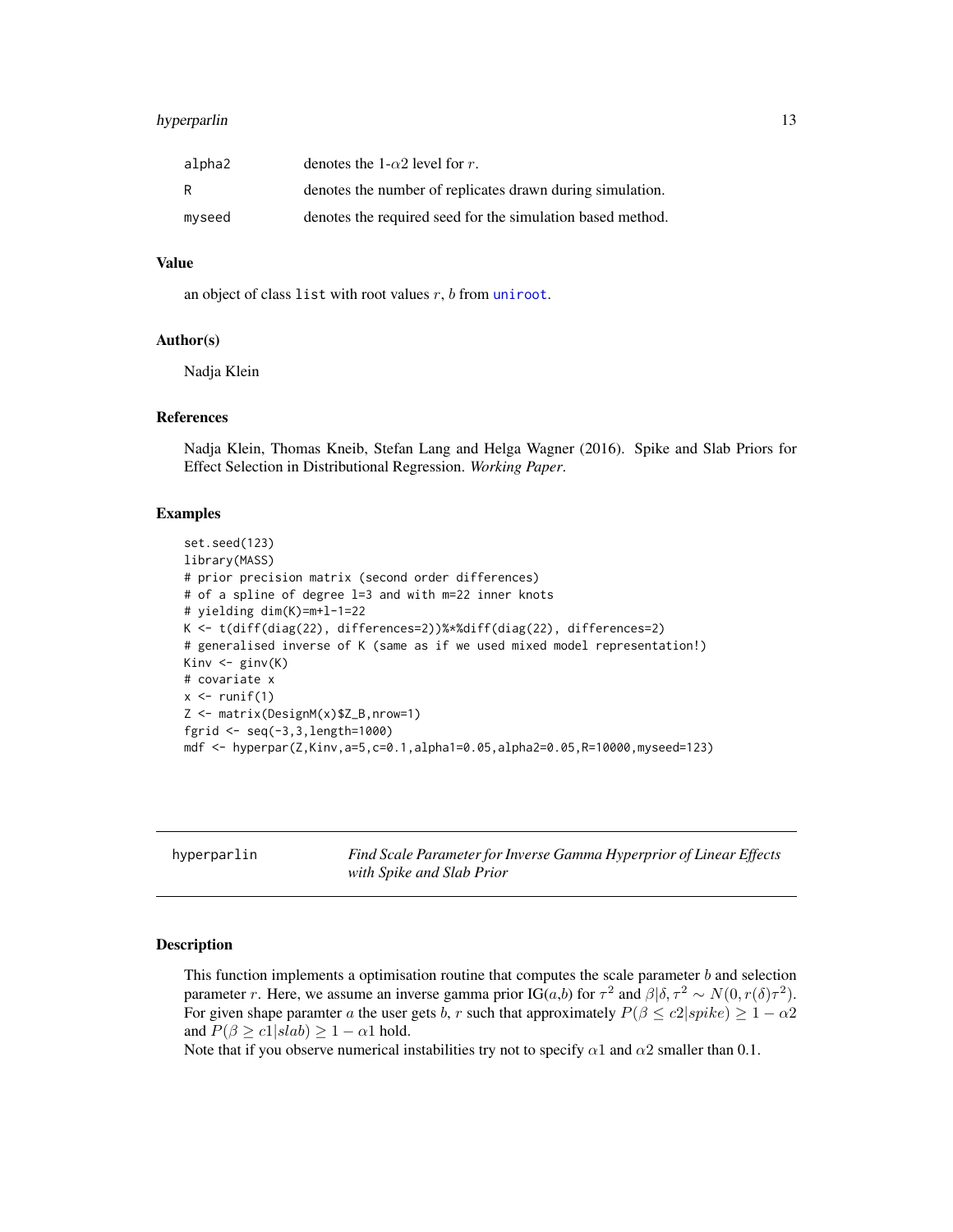# <span id="page-13-0"></span>Usage

```
hyperparlin(alpha1 = 0.1, alpha2 = 0.1, c1 = 0.1, c2 = 0.1,
 eps = .Machine$double.eps, a = 5)
```
# Arguments

| alpha1 | denotes the 1- $\alpha$ 1 level for b.                                       |
|--------|------------------------------------------------------------------------------|
| alpha2 | denotes the 1- $\alpha$ 2 level for r.                                       |
| c1     | denotes the expected range of the linear effect in the slab part.            |
| c2     | denotes the expected range of the linear effect in the spike part.           |
| eps    | denotes the error tolerance of the result, default is . Machine\$double.eps. |
| a      | is the shape parameter of the inverse gamma distribution, default is 5.      |

# Value

an object of class list with root values  $r$ ,  $b$  from [uniroot](#page-0-0).

# Warning

 $\alpha$ 1 and  $\alpha$ 2 should not be smaller than 0.1 due to numerical sensitivity and possible instability. Better change c1, c2.

# Author(s)

Nadja Klein

# References

Nadja Klein, Thomas Kneib, Stefan Lang and Helga Wagner (2016). Automatic Effect Selection in Distributional Regression via Spike and Slab Priors. *Working Paper*.

# Examples

```
set.seed(123)
result <- hyperparlin()
r <- result$r
b <- result$b
```
hyperparlin(alpha1=0.1,alpha2=0.1,c1=0.5,c2=0.1,a=5)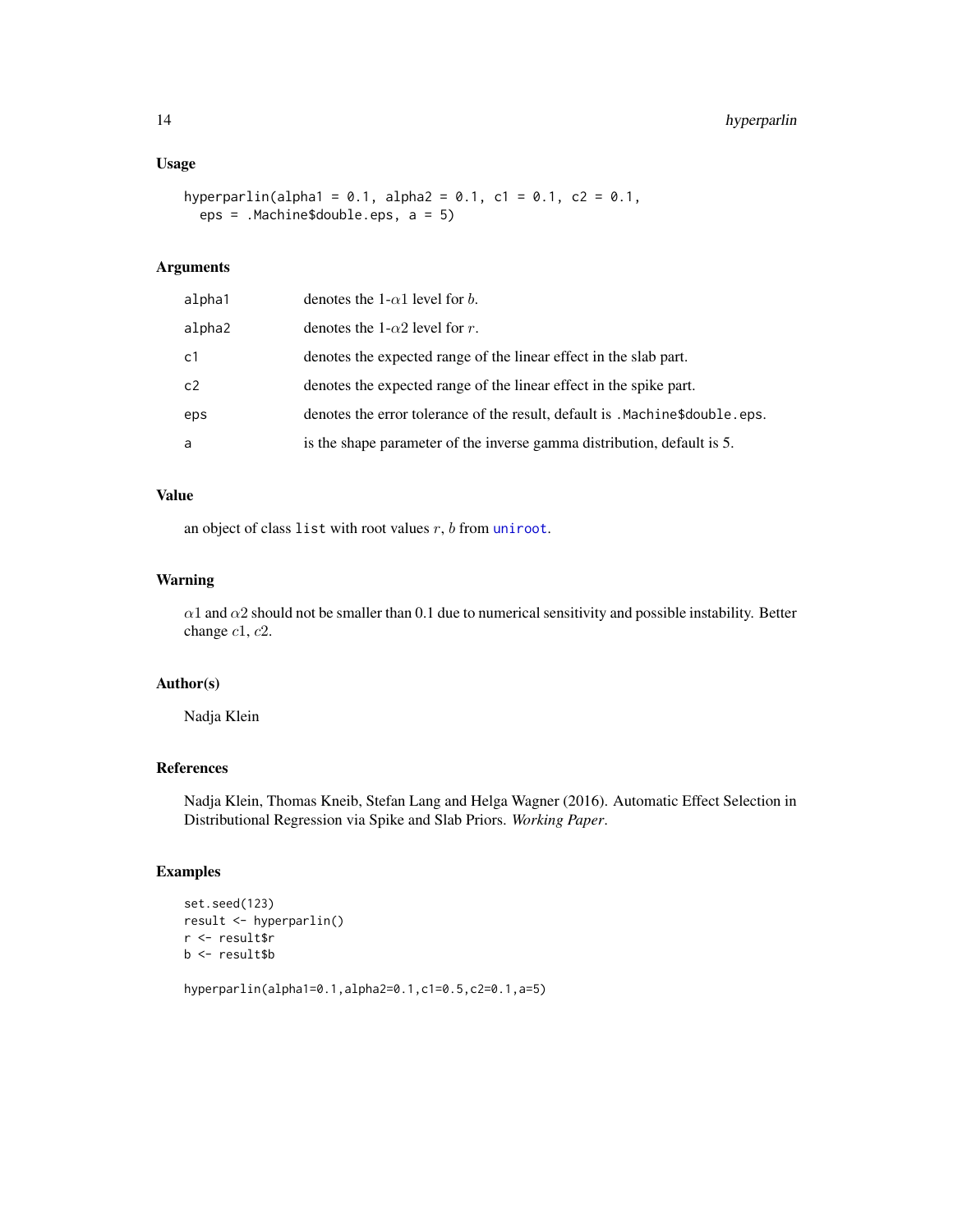<span id="page-14-0"></span>

# Description

Find Scale Parameter for modular regression

# Usage

```
hyperpar_mod(Z, K1, K2, A, c = 0.1, alpha = 0.1, omegaseq, omegaprob,
 R = 10000, myseed = 123, thetaseq = NULL, type = "IG",
 lowrank = FALSE, k = 5, mc = FALSE, ncores = 1, truncate = 1)
```
# Arguments

| Z              | rows from the tensor product design matrix                                                                                                                                                                          |
|----------------|---------------------------------------------------------------------------------------------------------------------------------------------------------------------------------------------------------------------|
| K1             | precision matrix1                                                                                                                                                                                                   |
| K <sub>2</sub> | precision matrix2                                                                                                                                                                                                   |
| A              | constraint matrix                                                                                                                                                                                                   |
| $\mathsf{C}$   | threshold from eq. $(8)$ in Klein & Kneib $(2016)$                                                                                                                                                                  |
| alpha          | probability parameter from eq. $(8)$ in Klein & Kneib (2016)                                                                                                                                                        |
| omegaseq       | sequence of weights for the anisotropy                                                                                                                                                                              |
| omegaprob      | prior probabilities for the weights                                                                                                                                                                                 |
| R              | number of simulations                                                                                                                                                                                               |
| myseed         | seed in case of simulation, default is 123.                                                                                                                                                                         |
| thetaseg       | possible sequence of thetas. default is NULL.                                                                                                                                                                       |
| type           | type of hyperprior for tau/tau^2; options: IG => IG(1,theta) for tau^2, SD =><br>WE(0.5, theta) for tau $\text{Y2}$ , HN => HN(0, theta) for tau, U => U(0, theta) for tau,<br>$HC \Rightarrow HC(0,theta)$ for tau |
| lowrank        | default is FALSE. If TRUE a low rank approximation is used for Z with k<br>columns.                                                                                                                                 |
| k              | only used if lowrank=TRUE. specifies target rank of low rank approximation.<br>Default is 5.                                                                                                                        |
| mc             | default is FALSE. only works im the tase q is supplied. can parallel across the tase q.                                                                                                                             |
| ncores         | $default$ is 1. number of cores is mc=TRUE                                                                                                                                                                          |
| truncate       | default is 1. If $<$ 1 the lowrank approximation is based on on cumsum(values)/sum(values).                                                                                                                         |

# Value

the optimal value for theta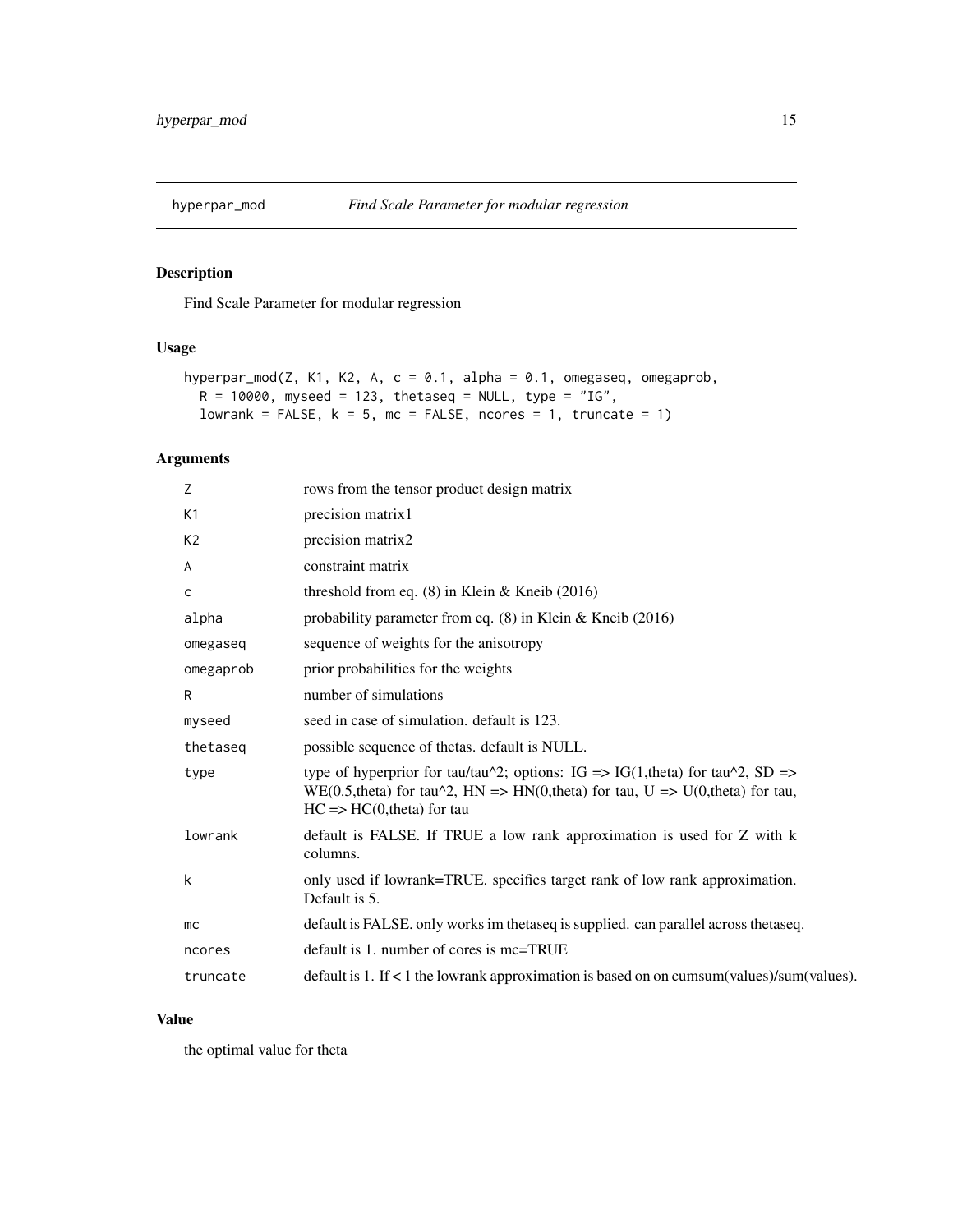#### <span id="page-15-0"></span>Author(s)

Nadja Klein

# References

Kneib, T., Klein, N., Lang, S. and Umlauf, N. (2017) Modular Regression - A Lego System for Building Structured Additive Distributional Regression Models with Tensor Product Interactions *Working Paper*.

mdbeta *Marginal Density of* β

# Description

This function computes the marginal density of  $\beta$  and for  $\beta$  on an equidistant grid specified by the user. Currently only implemented for  $dim(\beta) = 1, 2$ .

# Usage

```
mdbeta(D = 1, rangebeta, ngridbeta, a = 5, b = 25, r = 0.00025,
 a0 = 0.5, b0 = 0.5, plot = FALSE, log = FALSE)
```
# Arguments

| D         | dimension of $\beta$ .                                                                                                                          |
|-----------|-------------------------------------------------------------------------------------------------------------------------------------------------|
| rangebeta | a vector containing the start and ending point of $\beta$ to be computed for.                                                                   |
| ngridbeta | the number of grid values.                                                                                                                      |
| a         | shape parameter of inverse gamma prior of $\psi^2$ .                                                                                            |
| b         | scale parameter of inverse gamma prior of $\psi^2$ .                                                                                            |
| r         | the scaling parameter $r(\delta = 1)$ in the variance $r(\delta)\psi^2$ of prior of $\tau^2$ .                                                  |
| a0        | shape parameter of beta prior of $\omega$ .                                                                                                     |
| b0        | scale parameter of beta prior of $\omega$ .                                                                                                     |
| plot      | logical value (default is FALSE). If TRUE, a plot is also returned as the function<br>$pl()$ .                                                  |
| log       | logical value (default is FALSE). If TRUE, $log(p(\beta))$ is also returned in logval.<br>as well as, if necessary, a plot function $logpl()$ . |

# Value

the marginal density, the sequence of  $\beta$  and depending on specified plot, log arguments also the log-density and plot functions.

# Author(s)

Nadja Klein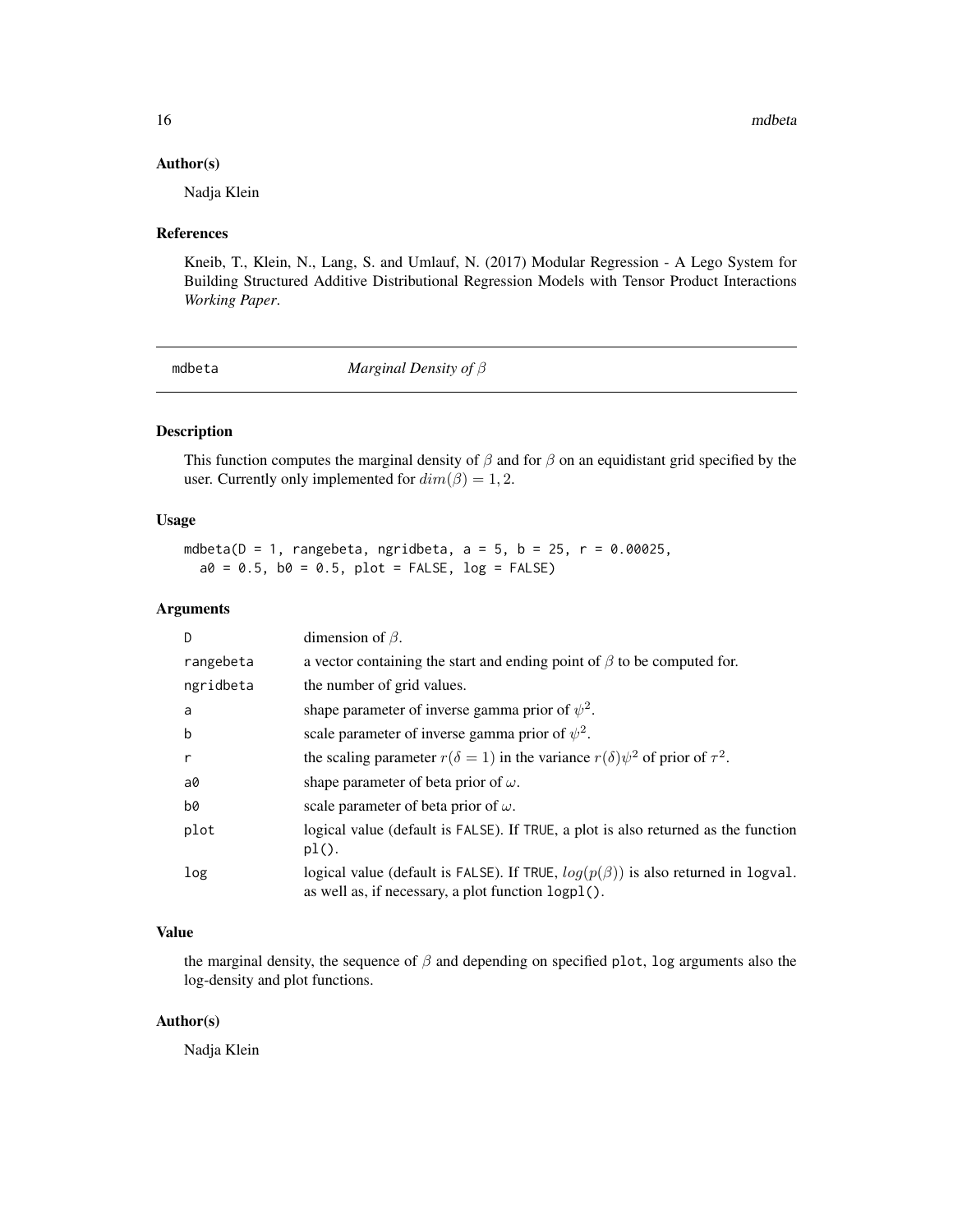# <span id="page-16-0"></span>mdf\_aunif 17

# References

Nadja Klein, Thomas Kneib, Stefan Lang and Helga Wagner (2016). Spike and Slab Priors for Effect Selection in Distributional Regression. *Working Paper*.

# Examples

```
set.seed(123)
#1-dimensional example
D = 1ngridbeta = 1000
rangebeta = c(0.000001,1)
a0 = b0 = 0.5a = 5b = 50r = 0.005mdf <- mdbeta(D=1,rangebeta,ngridbeta,a=a,b=b,r=r,a0=a0,b0=b0)
#2-dimensional example
D = 2ngridbeta = 100
rangebeta = c(0.000001, 8)a0 = b0 = 0.5a = 5b = 50r = 0.005mdf <- mdbeta(D=2,rangebeta,ngridbeta,a=a,b=b,r=r,a0=a0,b0=b0,plot=TRUE,log=TRUE)
mdf$logpl()
```

| mdf_aunif | Marginal Density for Given Scale Parameter and Approximated Uni- |
|-----------|------------------------------------------------------------------|
|           | form Prior for $\tau$                                            |

# Description

This function computes the marginal density of  $z_p^{\prime}\beta$  for approximated uniform hyperprior for  $\tau$ 

#### Usage

```
mdf_aunif(f, theta, Z, Kinv)
```

|       | point the marginal density to be evaluated at.                                  |
|-------|---------------------------------------------------------------------------------|
| theta | denotes the scale parameter of the approximated uniform hyperprior for $\tau$ . |
|       | the row of the design matrix evaluated.                                         |
| Kinv  | the generalised inverse of K.                                                   |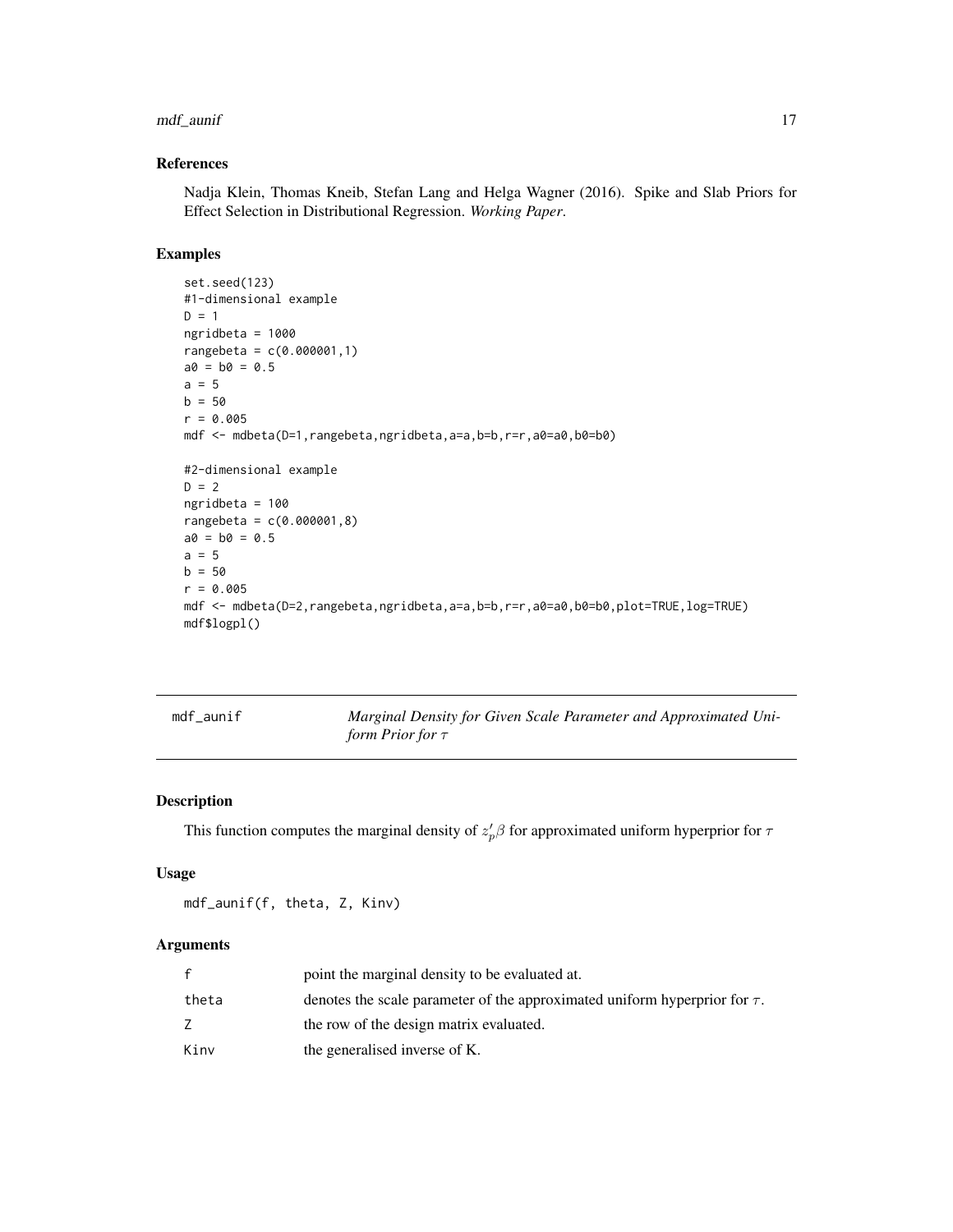18 mdf\_ga

# Value

the marginal density evaluated at point x.

# Author(s)

Nadja Klein

# References

Nadja Klein and Thomas Kneib (2015). Scale-Dependent Priors for Variance Parameters in Structured Additive Distributional Regression. *Working Paper*.

# Examples

```
set.seed(123)
library(MASS)
# prior precision matrix (second order differences)
# of a spline of degree l=3 and with m=20 inner knots
# yielding dim(K)=m+l-1=22
K <- t(diff(diag(22), differences=2))%*%diff(diag(22), differences=2)
# generalised inverse of K
Kinv <- ginv(K)
# covariate x
x \leftarrow runif(1)Z <- matrix(DesignM(x)$Z_B,nrow=1)
fgrid <- seq(-3,3,length=1000)
mdf <- mdf_aunif(fgrid,theta=0.0028,Z=Z,Kinv=Kinv)
```
mdf\_ga *Marginal Density for Given Scale Parameter and Half-Normal Prior for* τ

# Description

This function computes the marginal density of  $z_p^{\prime}\beta$  for gamma priors for  $\tau^2$  (referring to a halfnormal prior for  $\tau$ ).

#### Usage

mdf\_ga(f, theta, Z, Kinv)

|       | point the marginal density to be evaluated at.                                              |
|-------|---------------------------------------------------------------------------------------------|
| theta | denotes the scale parameter of the gamma hyperprior for $\tau^2$ (half-normal for $\tau$ ). |
|       | the row of the design matrix evaluated.                                                     |
| Kinv  | the generalised inverse of K.                                                               |

<span id="page-17-0"></span>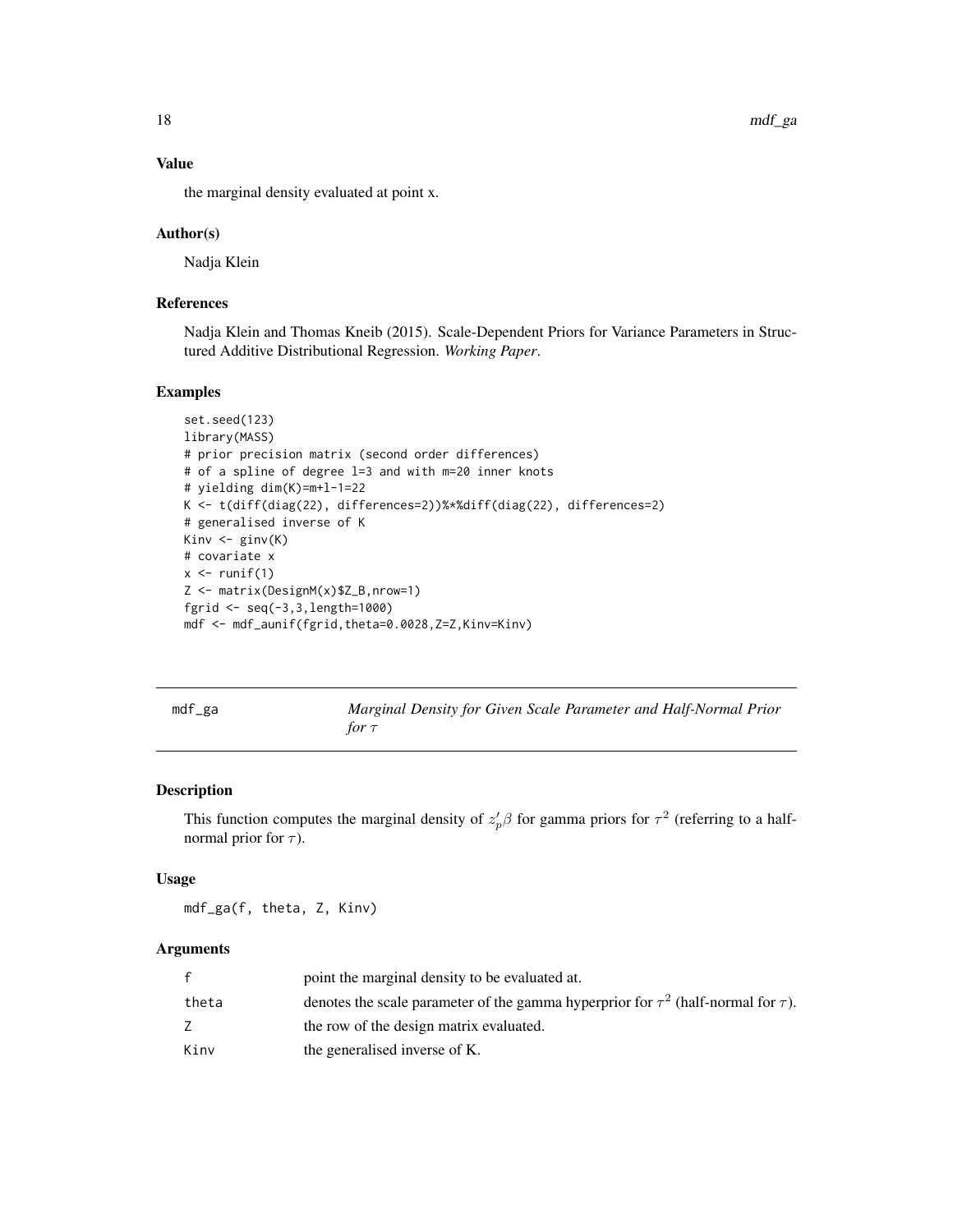<span id="page-18-0"></span>mdf\_gbp 19

# Value

the marginal density evaluated at point x.

#### Author(s)

Nadja Klein

# References

Nadja Klein and Thomas Kneib (2015). Scale-Dependent Priors for Variance Parameters in Structured Additive Distributional Regression. *Working Paper*.

# Examples

```
set.seed(123)
library(MASS)
# prior precision matrix (second order differences)
# of a spline of degree l=3 and with m=20 inner knots
# yielding dim(K)=m+l-1=22
K <- t(diff(diag(22), differences=2))%*%diff(diag(22), differences=2)
# generalised inverse of K
Kinv <- ginv(K)
# covariate x
x \leftarrow runif(1)Z <- matrix(DesignM(x)$Z_B,nrow=1)
fgrid <- seq(-3,3,length=1000)
mdf <- mdf_ga(fgrid,theta=0.0028,Z=Z,Kinv=Kinv)
```
mdf\_gbp *Marginal Density for Given Scale Parameter and Half-Cauchy Prior for* τ

#### Description

This function computes the marginal density of  $z_p^{\prime}\beta$  for generalised beta prior hyperprior for  $\tau^2$ (half-Chauchy for  $\tau$ )

# Usage

mdf\_gbp(f, theta, Z, Kinv)

|       | point the marginal density to be evaluated at.                                                                    |
|-------|-------------------------------------------------------------------------------------------------------------------|
| theta | denotes the scale parameter of the generalised beta prior hyperprior for $\tau^2$ (half-<br>Chauchy for $\tau$ ). |
|       | the row of the design matrix evaluated.                                                                           |
| Kinv  | the generalised inverse of K.                                                                                     |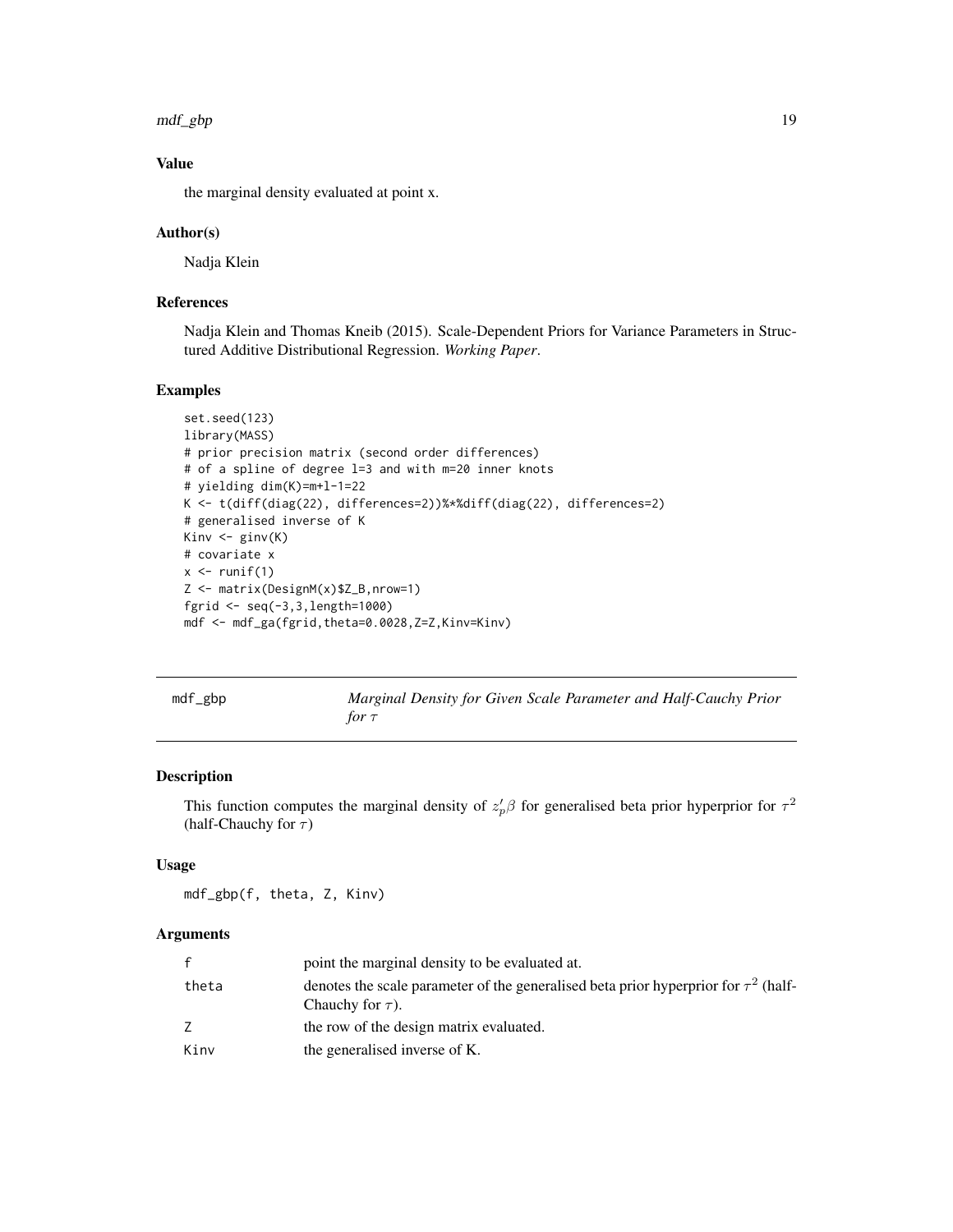20 mdf\_ig

# Value

the marginal density evaluated at point x.

# Author(s)

Nadja Klein

# References

Nadja Klein and Thomas Kneib (2015). Scale-Dependent Priors for Variance Parameters in Structured Additive Distributional Regression. *Working Paper*.

# Examples

```
set.seed(123)
library(MASS)
# prior precision matrix (second order differences)
# of a spline of degree l=3 and with m=20 inner knots
# yielding dim(K)=m+l-1=22
K <- t(diff(diag(22), differences=2))%*%diff(diag(22), differences=2)
# generalised inverse of K
Kinv <- ginv(K)
# covariate x
x \leftarrow runif(1)Z <- matrix(DesignM(x)$Z_B,nrow=1)
fgrid <- seq(-3,3,length=1000)
mdf <- mdf_gbp(fgrid,theta=0.0028,Z=Z,Kinv=Kinv)
```
mdf\_ig *Marginal Density for Given Scale Parameter and Inverse Gamma Prior for* τˆ2

#### Description

This function computes the marginal density of  $z_p^{\prime} \beta$  for inverse gamma hyperpriors with shape parameter a=1.

#### Usage

mdf\_ig(f, theta, Z, Kinv)

| f     | point the marginal density to be evaluated at.               |
|-------|--------------------------------------------------------------|
| theta | denotes the scale parameter of the inverse gamma hyperprior. |
|       | the row of the design matrix evaluated.                      |
| Kinv  | the generalised inverse of K.                                |

<span id="page-19-0"></span>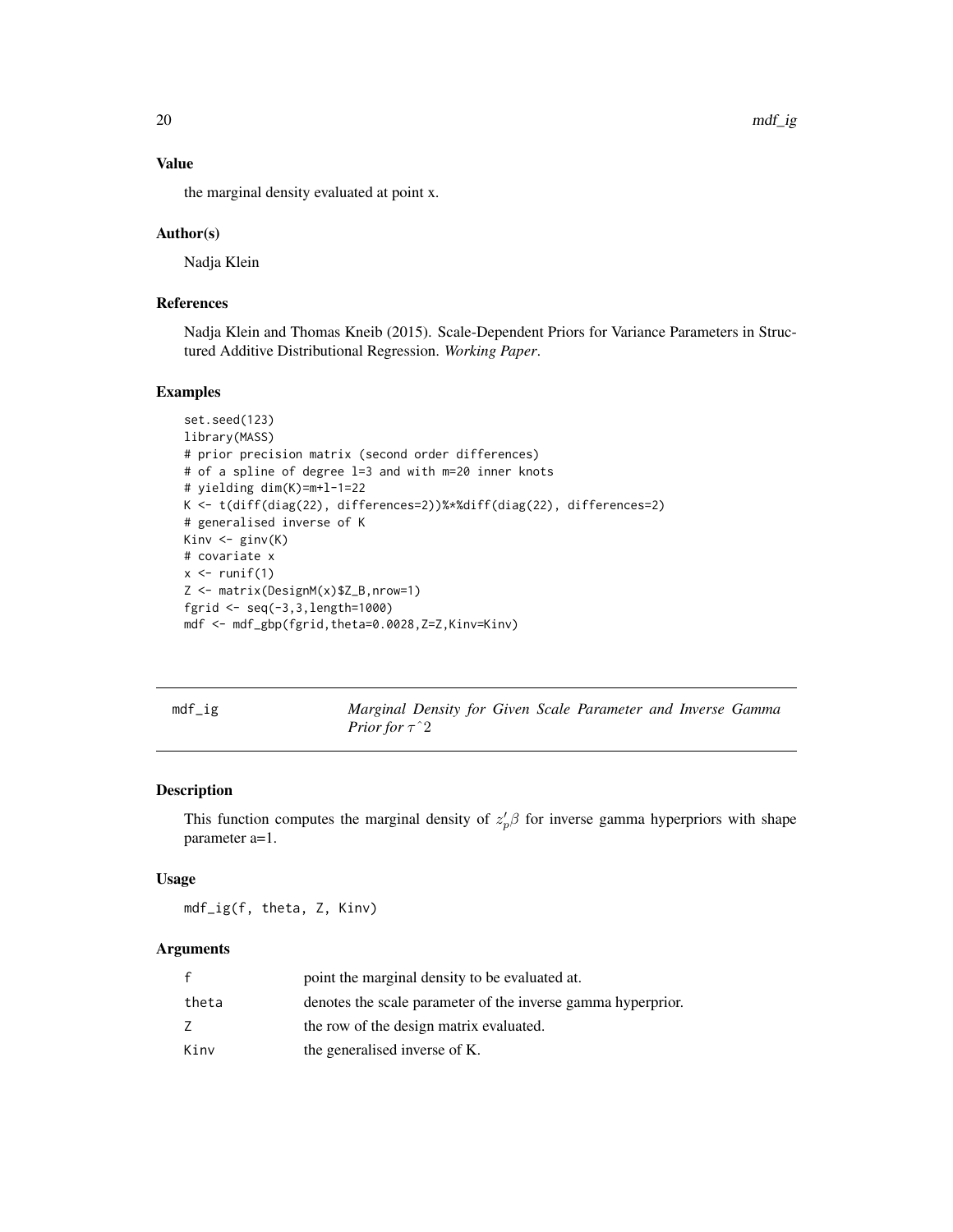<span id="page-20-0"></span> $mdf_s$  and  $21$ 

# Value

the marginal density evaluated at point x.

#### Author(s)

Nadja Klein

# References

Nadja Klein and Thomas Kneib (2015). Scale-Dependent Priors for Variance Parameters in Structured Additive Distributional Regression. *Working Paper*.

# Examples

```
set.seed(123)
library(MASS)
# prior precision matrix (second order differences)
# of a spline of degree l=3 and with m=20 inner knots
# yielding dim(K)=m+l-1=22
K <- t(diff(diag(22), differences=2))%*%diff(diag(22), differences=2)
# generalised inverse of K
Kinv \leftarrow ginv(K)# covariate x
x \leftarrow runif(1)Z <- matrix(DesignM(x)$Z_B,nrow=1)
fgrid <- seq(-3,3,length=1000)
mdf <- mdf_ig(fgrid,theta=0.0028,Z=Z,Kinv=Kinv)
```
mdf\_sd *Marginal Density for Given Scale Parameter and Scale-Dependent Prior for* τˆ2

# Description

This function computes the marginal density of  $z_p^{\prime}\beta$  for scale-dependent priors for  $\tau^2$ 

#### Usage

mdf\_sd(f, theta, Z, Kinv)

|       | point the marginal density to be evaluated at.                               |
|-------|------------------------------------------------------------------------------|
| theta | denotes the scale parameter of the scale-dependent hyperprior for $\tau^2$ . |
|       | the row of the design matrix evaluated.                                      |
| Kinv  | the generalised inverse of K.                                                |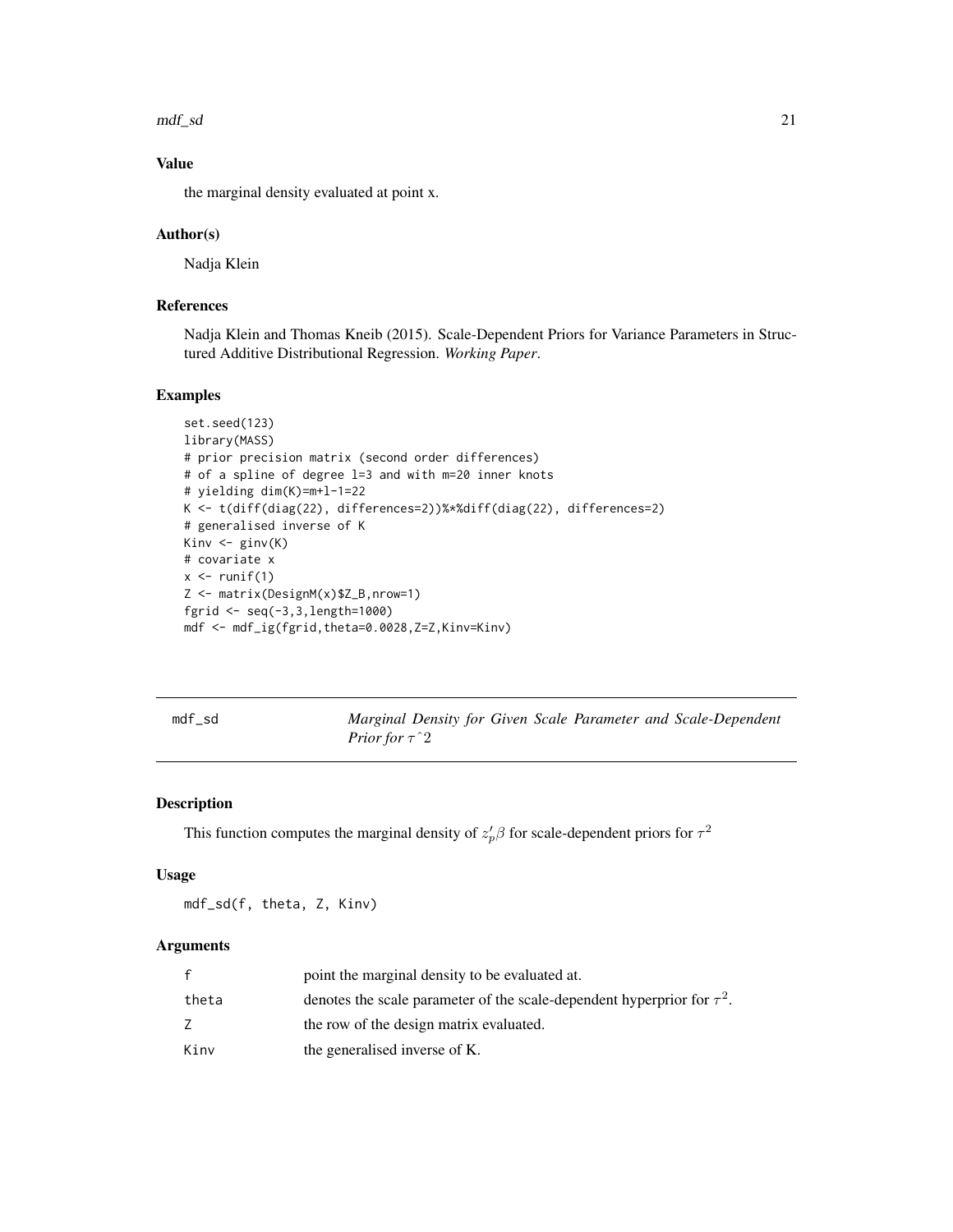# Value

the marginal density evaluated at point x.

#### Author(s)

Nadja Klein

# References

Nadja Klein and Thomas Kneib (2015). Scale-Dependent Priors for Variance Parameters in Structured Additive Distributional Regression. *Working Paper*.

### Examples

```
set.seed(123)
library(MASS)
# prior precision matrix (second order differences)
# of a spline of degree l=3 and with m=20 inner knots
# yielding dim(K)=m+l-1=22
K <- t(diff(diag(22), differences=2))%*%diff(diag(22), differences=2)
# generalised inverse of K
Kinv <- ginv(K)
# covariate x
x \leftarrow runif(1)Z <- matrix(DesignM(x)$Z_B,nrow=1)
fgrid <- seq(-3,3,length=1000)
mdf <- mdf_sd(fgrid,theta=0.0028,Z=Z,Kinv=Kinv)
```
<span id="page-21-1"></span>

| papprox_unif | Compute Cumulative Distribution Function of Approximated (Differ- |
|--------------|-------------------------------------------------------------------|
|              | entiably) Uniform Distribution.                                   |

# Description

Compute Cumulative Distribution Function of Approximated (Differentiably) Uniform Distribution.

# Usage

```
papprox_unif(x, scale, tildec = 13.86294)
```

| <b>X</b> | denotes the argument of cumulative distribution function                                                                                                                                                                |
|----------|-------------------------------------------------------------------------------------------------------------------------------------------------------------------------------------------------------------------------|
| scale    | the scale parameter originally defining the upper bound of the uniform distribu-<br>tion.                                                                                                                               |
| tildec   | denotes the ratio between scale parameter $\theta$ and s. The latter is responsible for<br>the closeness of the approximation to the uniform distribution. See also below<br>for further details and the default value. |

<span id="page-21-0"></span>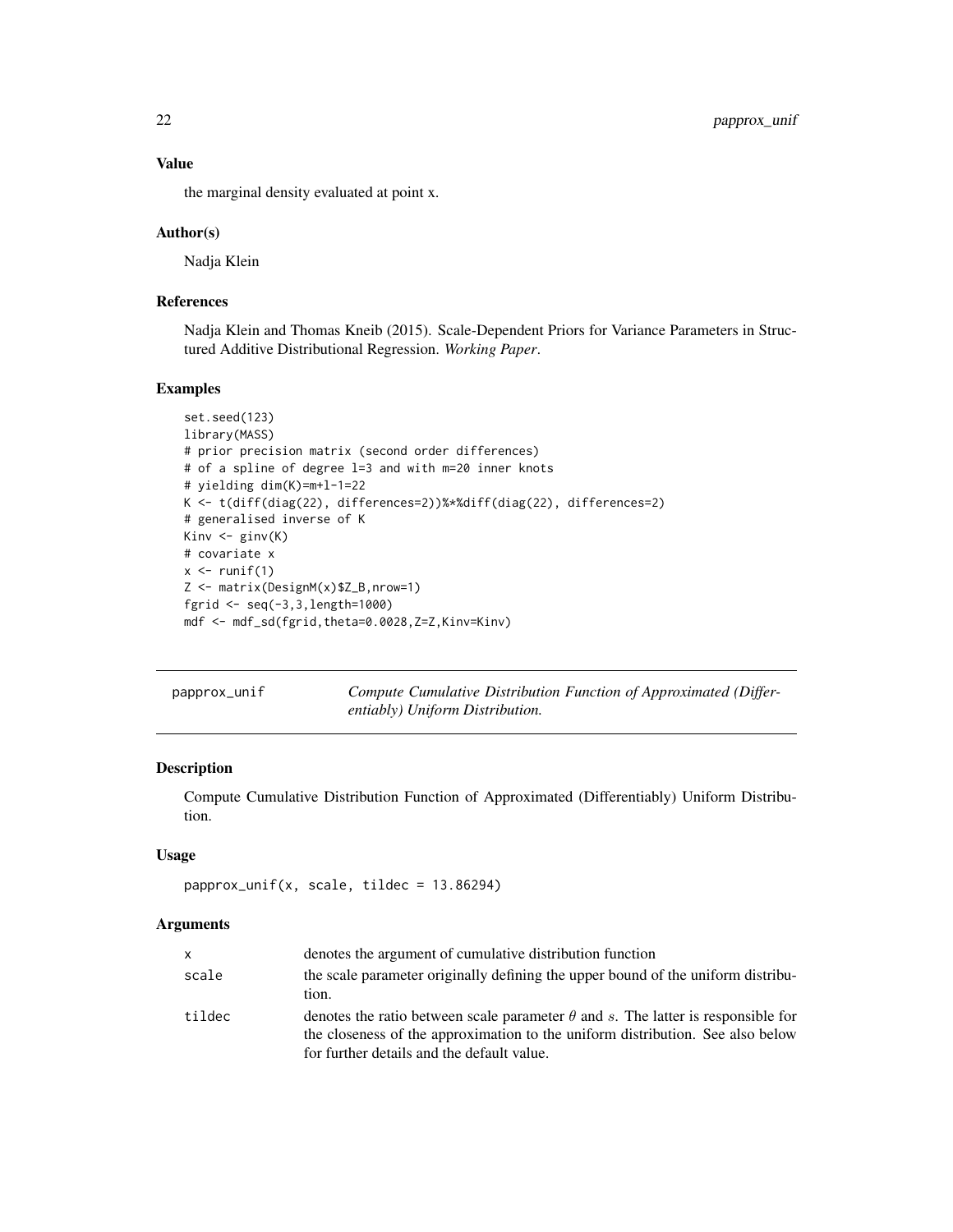<span id="page-22-0"></span>rapprox\_unif 23

# Details

The cumulative distribution function of [dapprox\\_unif](#page-1-1) is given by

$$
(1/(log(1+exp(-\tilde{c}))+\tilde{c})) * (\tilde{c} * (\tau^2)^{(1/2)}/\theta - log(exp((\tau^2)^{(1/2)} * \tilde{c}/\theta) + exp(\tilde{c})))
$$

 $\tilde{c}$  is chosen such that  $P(\tau^2 \leq \theta) >= 0.95$ .

# Value

the cumulative distribution function.

#### Author(s)

Nadja Klein

# References

Nadja Klein and Thomas Kneib (2015). Scale-Dependent Priors for Variance Parameters in Structured Additive Distributional Regression. *Working Paper*.

# See Also

[rapprox\\_unif](#page-22-1),[dapprox\\_unif](#page-1-1)

<span id="page-22-1"></span>

| rapprox_unif | Draw Random Numbers from Approximated (Differentiably) Uniform<br>Distribution. |
|--------------|---------------------------------------------------------------------------------|
|              |                                                                                 |

# Description

Draw Random Numbers from Approximated (Differentiably) Uniform Distribution.

# Usage

```
rapprox_unif(n = 100, scale, tildec = 13.86294, seed = 123)
```

| n      | number of draws.                                                                                                                                                                                                        |
|--------|-------------------------------------------------------------------------------------------------------------------------------------------------------------------------------------------------------------------------|
| scale  | the scale parameter originally defining the upper bound of the uniform distribu-<br>tion.                                                                                                                               |
| tildec | denotes the ratio between scale parameter $\theta$ and s. The latter is responsible for<br>the closeness of the approximation to the uniform distribution. See also below<br>for further details and the default value. |
| seed   | denotes the seed                                                                                                                                                                                                        |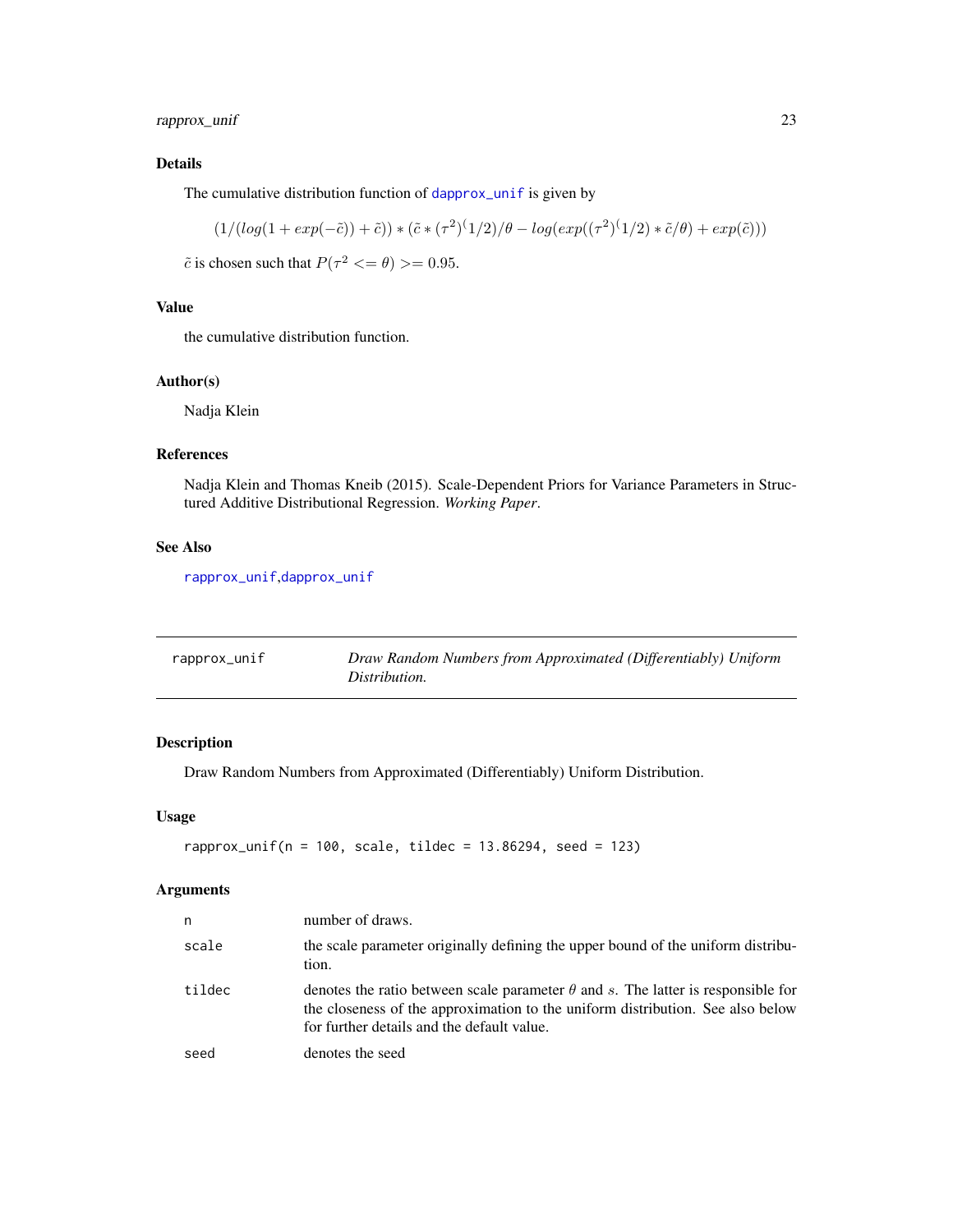# <span id="page-23-0"></span>Details

The method is based on the inversion method and the quantile function is computed numerically using [uniroot](#page-0-0).

#### Value

n draws with density [papprox\\_unif](#page-21-1).

#### Author(s)

Nadja Klein

# References

Nadja Klein and Thomas Kneib (2015). Scale-Dependent Priors for Variance Parameters in Structured Additive Distributional Regression. *Working Paper*.

#### See Also

[rapprox\\_unif](#page-22-1),[papprox\\_unif](#page-21-1)

zambia\_graph *Prior precision matrix for spatial variable in Zambia data set*

#### Description

This is a 57x57 matrix containing row- and columwise the regions of Zambia, and the entries define the neighbourhoodstructure. The corresponding map sambia.bnd can be downloaded from [http://www.stat.uni-muenchen.de/~kneib/regressionsbuch/daten\\_e.html](http://www.stat.uni-muenchen.de/~kneib/regressionsbuch/daten_e.html). from the bnd file the prior precision matrix is obtained by library(BayesX) map  $\lt$ -read.bnd("zambia.bnd") K  $\lt$ bnd2gra(map)

zambia\_height92 *Malnutrition in Zambia*

#### Description

The primary goal of a statistical analysis is to determine the effect of certain socioeconomic variables of the child, the mother, and the household on the child's nutritional condition

- zscore child's Z-score
- c \_breastf duration of breastfeeding in months
- c\_age child's age in months
- m\_agebirth mother's age at birth in years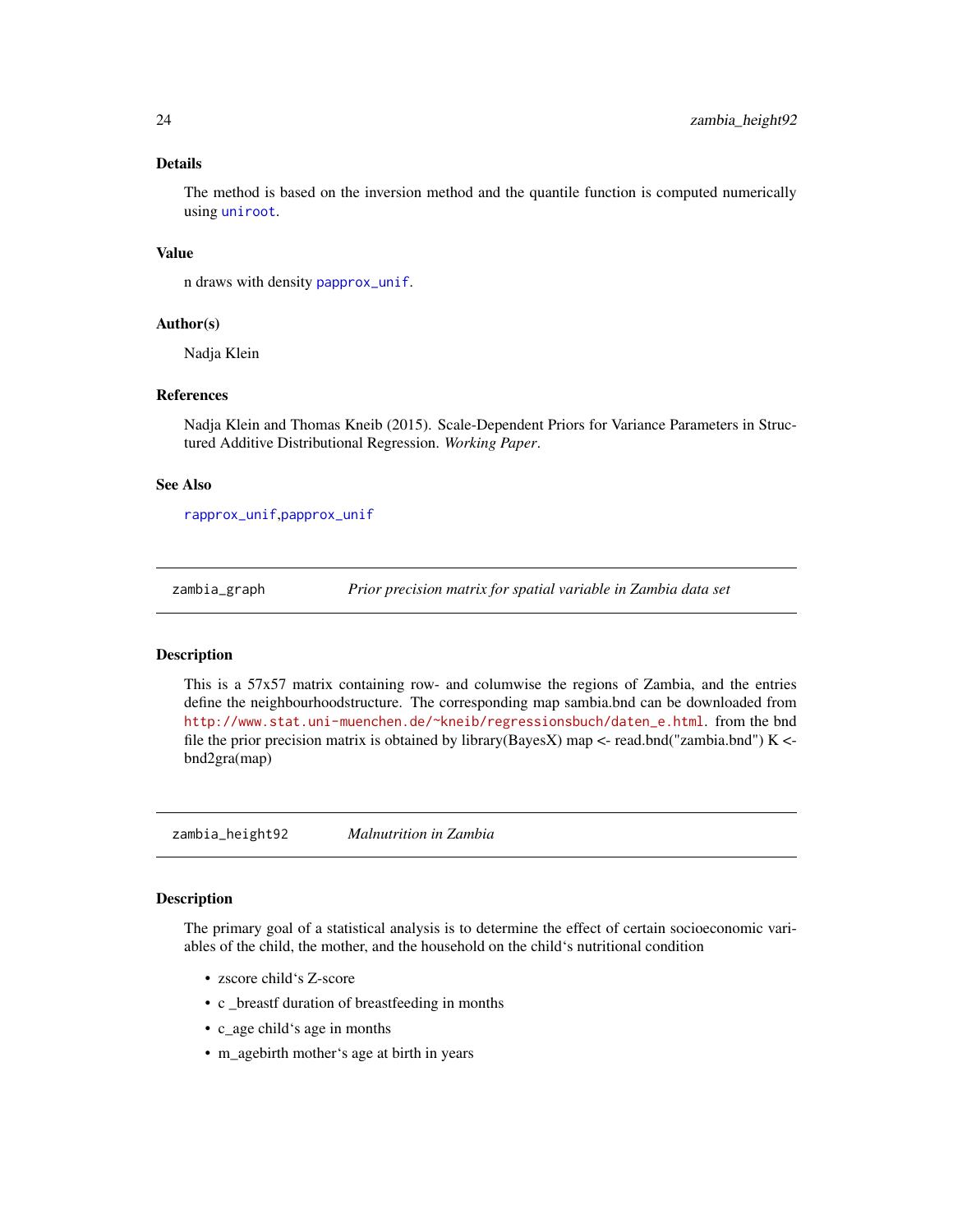# zambia\_height92 25

- m\_height mother's height in centimeter
- m\_bmi mother's body mass index
- m\_education mother's level of education
- m\_work mother's work status
- region region of residence in Zambia
- district district of residence in Zambia

# Format

A data frame with 4421 rows and 21 variables

# Source

[http://www.stat.uni-muenchen.de/~kneib/regressionsbuch/daten\\_e.html](http://www.stat.uni-muenchen.de/~kneib/regressionsbuch/daten_e.html)